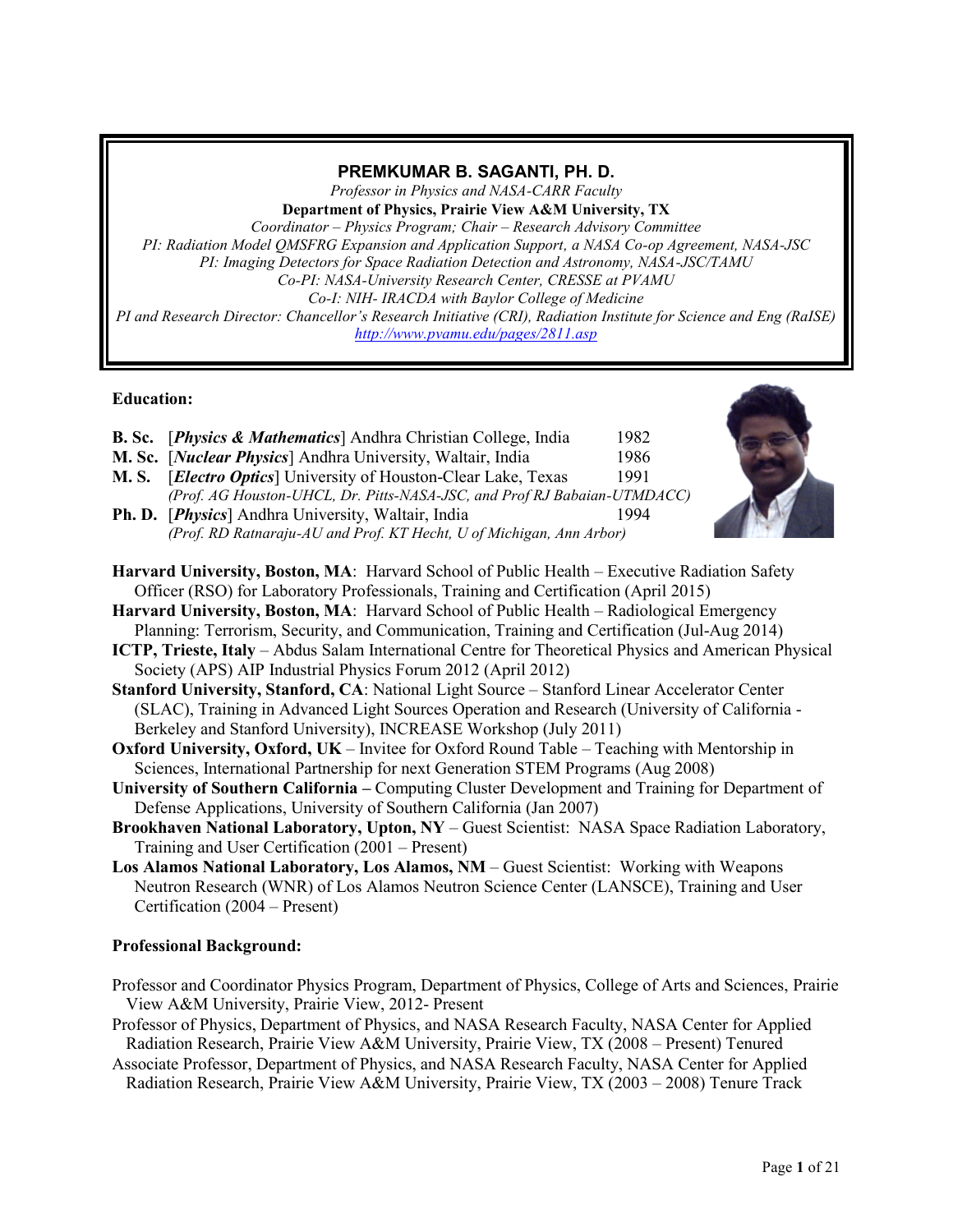- Sr. Research Scientist, Space Radiation Health Project, and Image Science and Analysis Group, NASA Johnson Space Center, Lockheed Martin Space Operations, Houston, TX (1994-2003)
- Research Associate and Teaching Fellow, NASA Research Institute for Computing and Information Systems, University of Houston-Clear Lake, Houston, TX (1989-1994)
- Adjunct Professor in Physics and Chemistry, Teaching Astronomy Classes (UG) University of St. Thomas, Houston, TX (2008 – Present)
- Adjunct Professor in Computer Science, Adjunct Professor in Computer Engineering, and Specialist in Image Processing - Robotics Research, University of Houston-Clear Lake, Houston, TX (1994 – Present)

## **Biographical Sketch:**

Dr. **Saganti** has been leading the efforts to establish first CRI (Chancellor's Research Initiative) at Prairie View A&M University from 2013 - currently, we obtained all of our CRI equipment (\$ 2 M) and the CRI Laboratories are progressing rapidly with renovations and construction for placing 40+ laboratory items of advanced capabilities and high performance computing and visualization including advanced Confocal Microscope system (a pride possession - first of its kind in the State of Texas).

Dr. **Saganti** lead first Prairie View designed and developed payload Shinen2 spacecraft that was launched from Japan in December 2014 as part of Hayabusa2 (Asteroid Explorer), a JAXA mission. Prairie View payload (Radiation Particle Pixel Detector – PPD) reached deep-space beyond moon orbit will continue its trajectory for next three to five years orbiting and collecting unique radiation data around the Sun between Venus and Mars orbits.<https://www.youtube.com/watch?v=-9TwlwZobc4>

Dr. **Saganti** is currently a NASA Research Faculty with the NASA Center for Applied Radiation Research (CARR / CRESSE) and a tenured Professor in the Department of Physics at the Prairie View A&M University, Prairie View, TX. He served as a PI on several NASA Grants - MARIE (Martian Radiation Environment Experiment), RaISE (Radiation Interuniversity Science and Engineering), and as a PI on NASA Co-op Agreement - QMSFRG (Quantum Multiple Scattering and Fragmentation).

Dr. **Saganti** has been working with the GCR radiation environment modeling at Mars and of the near earth orbit including the GCR modulation studies under the mentorship of Dr. Cucinotta (2004). Contributions in the expansion of the GCR environment and HZETRN model calculated predictions of dose rate at Mars showed a significant correlation of within 5% with the MARIE measured data. Model calculated GCR environment and transport calculations were presented at several national and international conferences world-wide. Most recent published data from the first radiation measurements (2014) on surface of Mars by Curiosity Rover are within 2% of the predicted estimates of Dr Saganti (2004). Some of the visualization of radiation environment work appeared in several NASA publications and NASA websites as well as **National Geographic**, **DISCOVER**, and **SCIENCE** journals.

Dr. **Saganti**,for more than 20 years, contributed to the NASA's Exploration Vision through Image Science Analysis Group at NASA-JSC supporting more than 30 Space Shuttle missions (launch and landing) including Hubble Space Telescope repair missions, MIR and ISS space operations. Most recently served on the Space Shuttle Columbia accident (2003) investigation team on a special assignment for developing image analysis techniques required for the NASA investigation.

Dr. **Saganti** also received 15 years 'State of Texas Service Award' recognition in 2006 from President Wright of the Prairie View A&M University for serving the University of Houston and the Texas A&M University Systems. Dr. **Saganti** has been teaching at Higher Educations Institutions in the State of Texas for the past 24+ yrs continuously (as of 2014).

Dr. **Saganti** is an author and co-author of ten books (including NASA publications) and nearly 200 research publications in peer-reviewed and conference proceedings. According to Google Books, Dr. Saganti's published work has been cited in more than 100 books / reports around the world and his NASA space radiation work is being referenced in several hundreds of NASA and other WebPages. GoogleBooks[-http://www.google.com/search?q=P+Saganti&btnG=Search+Books&tbm=bks&tbo=1](http://www.google.com/search?q=P+Saganti&btnG=Search+Books&tbm=bks&tbo=1)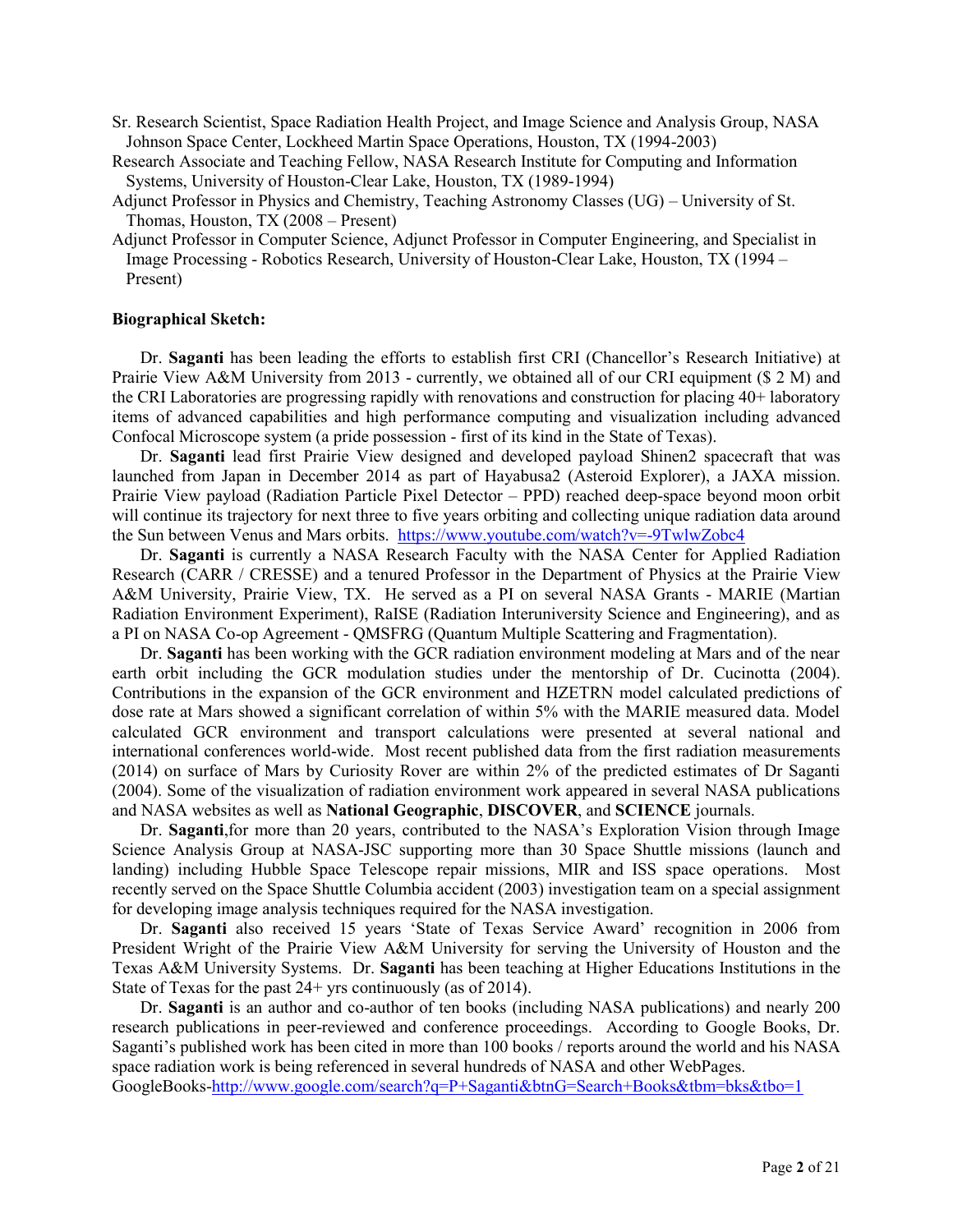# **Relevant Awards and Significant Recognitions**

- 2010: Award of Honor recognizing Chancellor's Teaching Excellence Award Dean, College of Arts  $\bullet$ & Sciences, Prairie View A&M University
- 2010: Chancellor's Teaching Excellence Award (Chancellor, Texas A&M University System)  $\bullet$
- 2009: Chancellor's Teaching Excellence Award (Chancellor, Texas A&M University System)  $\bullet$
- 2008: Oxford Round Table invitee and presenter at St Anne's and Rhodes House, Oxford, UK
- 2007: Outstanding Teacher in Physics, College of Arts & Sciences, Prairie View A&M University  $\bullet$
- 2007: NASA VIP Invitee for Space Shuttle Launch (STS-118) live observation at NASA-KSC  $(7<sup>th</sup>$  $\bullet$ August) – Department of Education, NASA-HQ
- 2006: State of Texas Service Award (15 yrs) by President Wright of Prairie View A&M University
- 2006: For sustained research funding, international conferences, and novel research collaborations department of physics, Prairie View A&M University, TX
- 2004: NASA Special Recognition Space Science Education and Public Outreach. For contribution  $\bullet$ to the public outreach material on the space radiation environment at Mars, NASA-HQ in June 2004.
- 2003: Space Flight Special Team Award for Image Analysis Support of the Columbia Accident  $\bullet$ Investigation, Space and Life Sciences Directorate, NASA-JSC, June 2003.
- 2003: Top Flight Award Lockheed Martin: For the support of the Columbia investigation work with the Image Science and Analysis Group, June 2003.
- 2003: Recognition in the SCIENCE on-line (April 2003) for the radiation damage to DNA  $\bullet$ illustration and the space radiation studies
- 2002: Recognition Mars Radiation Model visualization pictures appeared in DISCOVER magazine  $\bullet$ (05/2002) and as Cover Pictures of NASA-JPL website (03/2002)
- 2001: Special Space Flight Achievement Award for Radiation Risk Factors Team, Space and Life  $\bullet$ Sciences Directorate, NASA Johnson Space Center, November 2001.
- 2001: Recognition in the National Geographic January 2001 issue for the contribution of the space  $\bullet$ radiation effects related data and graphics.
- 1999: Lightning Award Lockheed Martin: Special recognition for innovative work for providing the Space Shuttle Image Analysis reports on-line in a short time.
- 1998: Phase-I Shuttle-Mir Program Commemorative Certificate NASA Johnson Space Center.
- 1998: Group Achievement Award of Recognition NASA Johnson Space Center for the support of the DTO-1118 of the Shuttle/Mir Program and for the research work as a Principle Investigator on the Mir Window Survey Project.
- 1997: Going an Extra Mile (GEM) award of recognition for supporting the Hubble Space Telescope, Service Mission-2, NASA Johnson Space Center.
- 1995: Best Thesis Award (doctoral degree) Gold Medal of Honor: Andhra University, Waltair, India
- 1995: Highest honor of recognition for best research contribution Gold Medal of Honor: Department of Physics, Andhra University, Waltair, India
- 1995: Group Achievement Award of Recognition NASA Johnson Space Center, for the support of the first Shuttle-Mir work on STS-63.
- 1994 and 1993: Directors Merit Award, RICIS, University of Houston-Clear Lake, Houston, Texas
- 1986: Highest Distinction in Radiation Physics for M.Sc. graduate course work, Department of Nuclear Physics, Andhra University, Waltair, India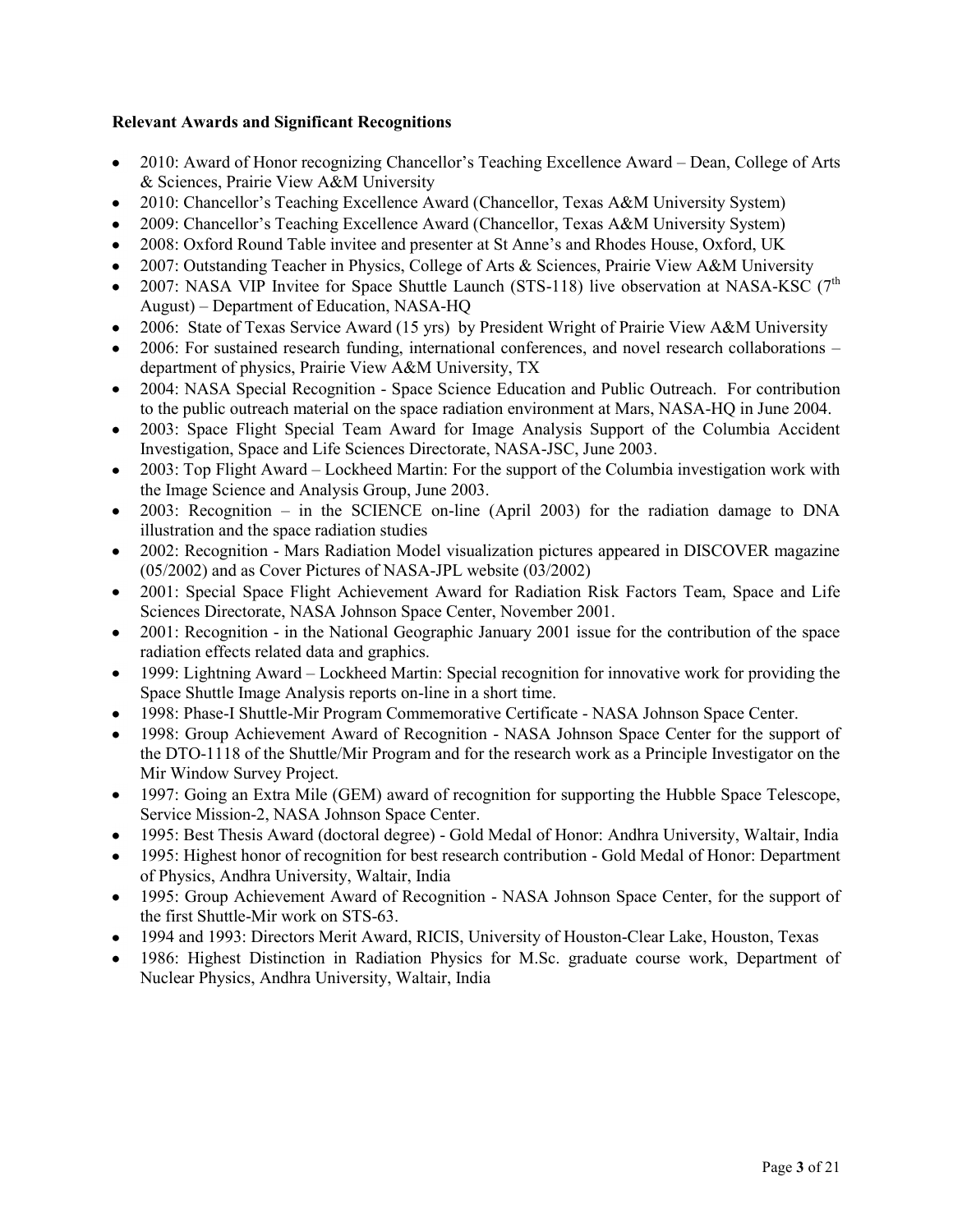# **Current Research Grants at Prairie View A&M University (2003 – Present):**

- *Principal Investigator*: Radiation Modeling at Mars for Martian Radiation Environment Experiment (MARIE) Project, NASA-JSC (2004-2008) ~ \$ 200,000
- *Principal Investigator*: Radiation Interuniversity Science and Engineering Program, NASA-JSC and NASA-HQ (2005-2008) ~ \$ 300,000
- *Principal Investigator*: Radiation Assessment of Space Suit Proposed Material in Support of NASA's Phase-I and Phase-II grants to MER Corp., AZ through NASA-JSC  $(2005-2007) \sim $100,000$
- *Principal Investigator*: Space Radiation QMSFRG Model Development and Application in Support of NASA- PI, Dr. Cucinotta of NASA-JSC [a NASA Co-Op Agreement] (2007-2010) ~ \$ 200,000
- *Principal Investigator*: Imaging Detectors for Space Radiation Detection and Astronomical Observations for NASA Applications – through Space Engineering Institute (SEI), Texas A&M University (TAMU), TM / S. D. Holland of NASA-JSC (2009-2011)  $\sim$  \$ 100,000
- *Co-Principal Investigator and Group Leader*: Radiation Modeling and Visualization NASA Center for Applied Radiation Research, NASA-HQ and NASA-JSC  $(2005-2006) \sim $450,000$
- *Co-Principal Investigator*: NASA University Research Center (URC) [a NASA Co-Op Agreement] PI-Dr. Wilkins of PVAMU (2008-2013)  $\sim$  \$ 5,000,000
- *Mentor/Co-Investigator*: NIH IRACDA (Institutional Research Award for Career Development and Advancement) for Baylor College of Medicine Post-doctoral Fellows in partnership with Prairie View A & M U, St. Thomas U and the U of Houston – Down Town, PI-Dr. Slaughter of BMC (2008-2013)  $\sim$  \$ 6,000,000
- *Activity Coordinator:* Title-III Grant for Expanding Astronomy Studies and Laboratories in the Physics Program from Department of Education through Ms. L. Williams of PVAMU (2012-2017)  $\sim$  \$ 600,000
- *Mentor/Co-Investigator*: NIH IRACDA (Institutional Research Award for Career Development and Advancement) for Baylor College of Medicine Post-doctoral Fellows in partnership with Prairie View A & M U, St. Thomas U and the U of Houston – Down Town, PI-Dr. Slaughter of BMC (2014-2019)  $\sim$  \$ 7,500,000
- *PI and Research Director*: Chancellor's Research Initiative (CRI) Radiation Institute for Science and Engineering (RaISE), Texas A&M University to Prairie View A&M University – (2013-2018)  $\sim$  \$ 8,000,000

# **Public Outreach/Television Interviews/Press Releases (2000-2006):**

- "Indian-Americans …U.S. Space Missions", An interview report by Francis Assisi for Indolink.Com,  $\bullet$ published in May from the comments of R. Tripathi (NASA-LaRC) and **P. Saganti** (PVAMU), 2006
- "Space Radiation Health and Shielding Strategies", NASA Scientist Profiles for NASA-TV, F. A. Cucinotta, H. Wu, **P. B. Saganti**, and E. Simmens, NASA-JSC and NASA-MSFC, December 2003
- "Galactic Cosmic Radiation and Human Health Concerns", DISCOVERY-TV program in Danish language, co-produced with the Denmark crew for the interview of Dr. Cucinotta, February 2002
- "Space Radiation The Sun", Developed and produced for the Sun-Day NASA display at the Houston Museum of natural Sciences, 2001, 2002, 2003
- "Space Radiation Health" Developed and Presented Material for Open House and for Public Outreach – RRS Brisbane-2003, NASA-JSC 2000, 2001, and 2002. Current displays are at NASA-JSC, NASA-JPL, and NSRL/BNL
- IEEE Presentation at the Gilruth Center NASA Johnson Space Center (NASA-JSC): "On Detection of Prostate Cancer from Ultrasound Images" February 1998
- IEEE Presentation at the John Seally Auditorium at the University of Texas Medical Center (UTMB),  $\bullet$ Galveston. "On Detection of Prostate Cancer from Ultrasound Images" April 1998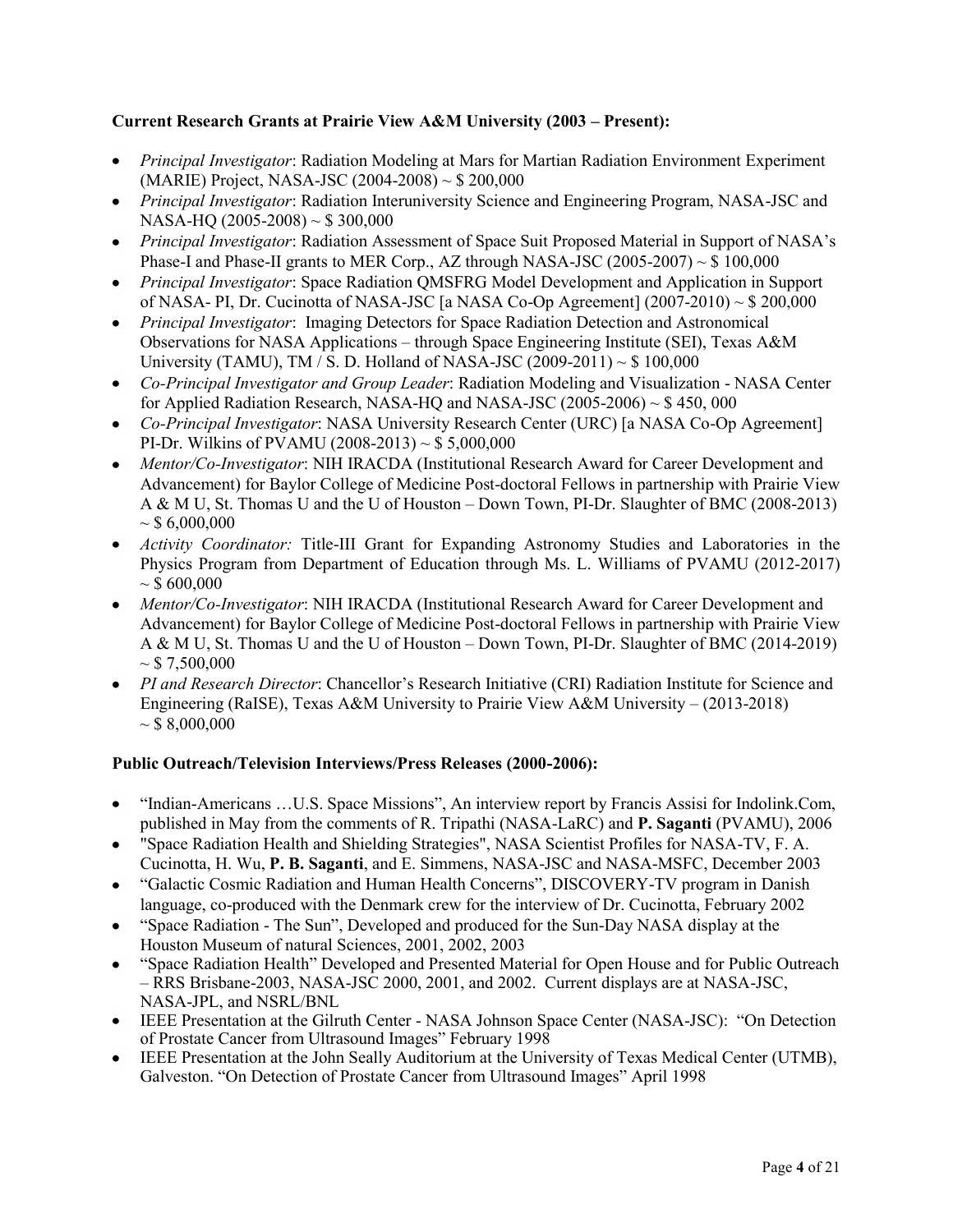# **Organizer and Chairman for the International Conferences (2006-2010):**

- **•** 2006: Material Research Society (MRS) San Francisco April 2006 and Guest Editor on for a MRS Book Publication [Materials in Extreme Environment, Ed: Ila, Mailhiot, and **Saganti** (ISBN-978-1- 55899-886-5)]
- 2006: AOGS, Singapore, Conference Organizer and Guest Editor; Convener session PS, July 2006
- 2007: AOGS, Bangkok, Conference Organizer and Guest Editor; Convener session PS, July 2007
- 2007: Session Chair Solar Heliospheric Modeling AGU Fall Meeting, San Francisco, CA, December 2007
- 2008: AOGS, Busan, Korea, Conference Organizer and Guest Editor, 2007; Convener session PS, June 2008
- 2008: Organizer/Chair, Extreme Environment: Radiation; Progress in Electromagnetics Research Symposium, PIERS 2008 Organized by MIT in Hangzhou, CHINA, March 2008
- 2008: RPS-2008, Atlanta, GA, Conference Organizer and Reviewer, April 2008
- 2009: AOGS, Singapore, Conference Organizer and Convener Session PS, August 2009
- 2010: AOGS, Hyderabad, Conference Organizer and Convener Session PS, July 2010
- 2010: COSPAR Meeting in Bremen, Germany Session Organizer and Chair F24, July 2010

# **Books / Book Chapters / NASA-Publications**

- 1. **Book [ISBN: 978-1-46526-857-0** ] Editors Erickson and Saganti: Physics II- 2121/2521 Laboratory Manual, Authors - Cudnik, Bentley, Ciftja, Storr, and Rahman, 2015
- 2. **Book [ISBN: 978-1-46525-598-3]** Editors Erickson and Saganti: Physics I- 2111/2511 Laboratory Manual, Authors - Cudnik, Bentley, and Rahman, 2014
- 3. **Book [ISBN: 978-1-55899-886-5**] Materials in Extreme Environment, Editors: Daryush Ila, Christian Mailhiot, and **Premkumar Saganti**, MRS Publication, 2006
- 4. **Book Chapter [ISBN: 1402-01696-4]** P. B. **Saganti**, F. A. Cucinotta, J. W. Wilson, et al., Radiation Climate Map for Analyzing Risks to Astronauts on the Mars, **2001 Mars Odyssey,** Edited C.T. Russell, Springer Verlag, NY, April 2004
- 5. **Book [NASA-TP-212051]** F. A. Cucinotta, M. R. Shavers, **P. B. Saganti**, and J. Miller (Editors): Radiation Protection Studies of International Space Station Extravehicular Activity Space Suits, *NASA/TP-JSC*-**212051,** December 2003
- 6. **Book [NASA-TP-210792]** F. A. Cucinotta, J. W. Wilson, **P. B. Saganti**, X. Hu, M. Y. Kim, T. F. Cleghorn, C. J. Zeitlin, and R. K. Tripathi, Physics of the Isotopic Dependence of GCR Fluence Behind Shielding, *NASA-TP-2003*-**210792**, February 2003.
- 7. **Book** [NASA-TP-29295] F. A. Cucinotta, W. Shimmerling, J. W. Wilson, L. Peterson, G.D. Badhwar, **P. B. Saganti,** and J. Dicello, Space Radiation Cancer Risk Projections for Exploration Missions: Uncertainty Reduction and Mitigation, *NASA/TP-JSC*-**29295**, 2001
- 8. **Book Chapter [ISBN-0-471-39005-4] P. B. Saganti** and K. P. Lulla, Windows of Opportunity A Photo Illustration of the Mir Windows; Published as a textbook chapter, Wiley, **ISBN-0-471-39005- 4**: Dynamic Earth Environments Ed. KP Lulla and LV Dessinov. Contributed Ch-8 as a PI of the work of the NASA Shuttle-Mir.
- 9. **Book [NASA-TP-28578] P. B. Saganti**, Mir Window Survey; *A NASA JSC Technical Document*, JSC-**28578**, 1999.
- 10. **Book [NASA-TP-27698] P. B. Saganti**, Viewing Study of the International Space Station (ISS): *A NASA JSC Technical Document*, JSC-**27698**, 1996.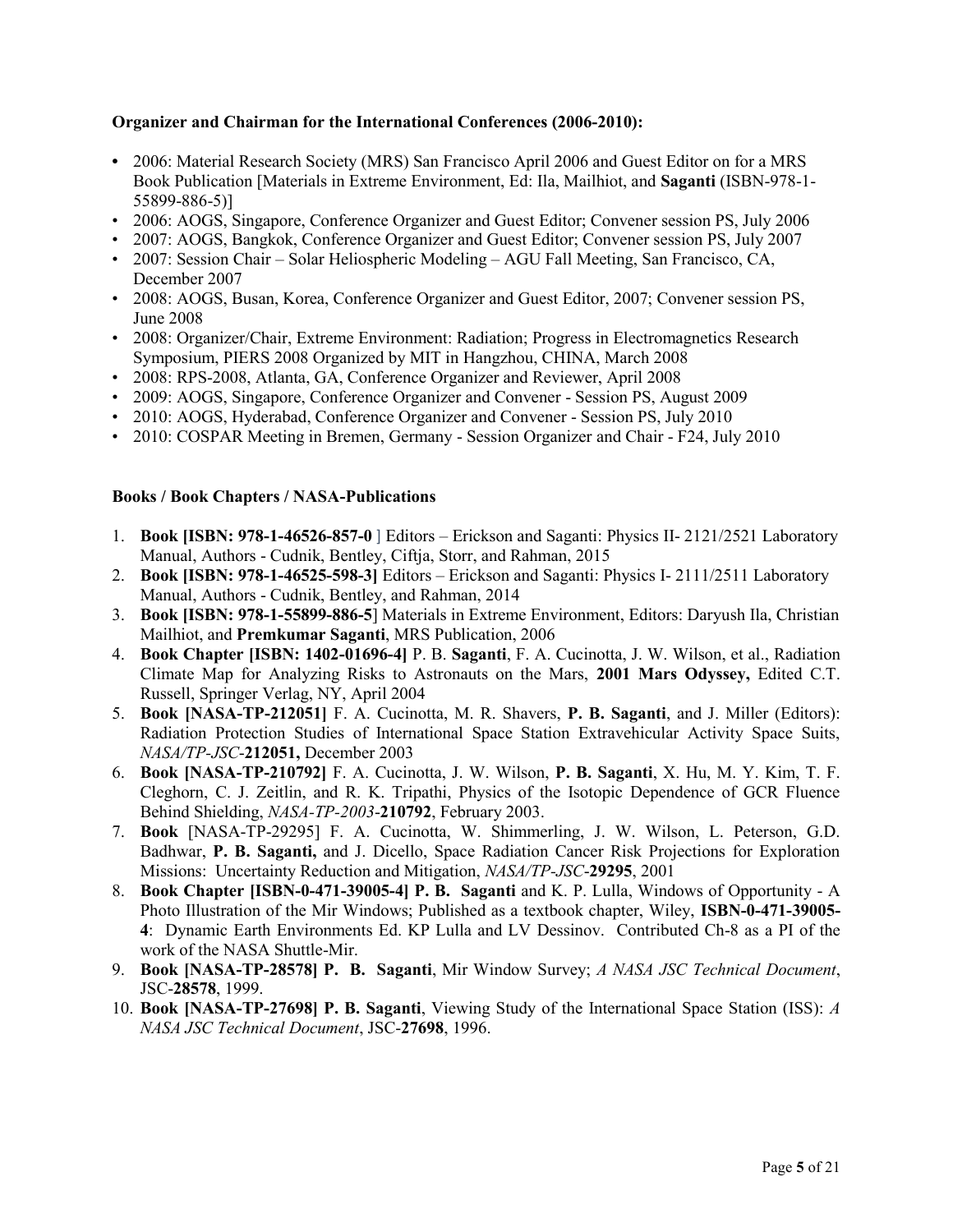#### **Selected Recent Scientific Publications and Conference Proceedings by Dr. Saganti (2003-2012)**

#### **2012**

- [1] Demond Roland\*, Gary Erickson, and Premkumar Saganti; The Effects of Space Radiation and Microgravity on Salmonella; Biology Symposium at Prairie View A&M University, November 2012
- [2] James Williams\*, Gary Erickson, and Premkumar Saganti; Variation of Nuclear Particle Flux in the Current Solar Cycle: C, N, O, Si, and Fe; Biology Symposium at Prairie View A&M University, November 2012
- [3] Myegan Griffin\*, Gary Erickson, and Premkumar Saganti; Variation of Proton Flux in the Current Solar Cycle: Biological Consequences; Biology Symposium at Prairie View A&M University, November 2012
- [4] Shani Williams\*, Premkumar Saganti, Gary Erickson, and Jainren Zhou; Secondary Radiation Effects in Robotic Material: Extreme Radiation Environments; Biology Symposium at Prairie View A&M University, November 2012
- [5] Demond Roland\*, Gary Erickson, and Premkumar Saganti; The Effects of Space Radiation and Microgravity on Salmonella; 10th Annual TAMUS Pathways Student Research Symposium, Texas A&M University, Galveston, November 2012
- [6] James Williams\*, Gary Erickson, and Premkumar Saganti; Variation of Nuclear Particle Flux in the Current Solar Cycle: C, N, O, Si, and Fe; 10th Annual TAMUS Pathways Student Research Symposium, Texas A&M University, Galveston, November 2012
- [7] Myegan Griffin\*, Gary Erickson, and Premkumar Saganti; Variation of Proton Flux in the Current Solar Cycle: Biological Consequences; 10th Annual TAMUS Pathways Student Research Symposium, Texas A&M University, Galveston, November 2012
- [8] Shani Williams\*, Premkumar Saganti, Gary Erickson, and Jainren Zhou; Secondary Radiation Effects in Robotic Material: Extreme Radiation Environments; 10th Annual TAMUS Pathways Student Research Symposium, Texas A&M University, Galveston, November 2012
- [9] Ashley Way\*, Gary Erickson, and Premkumar Saganti; Space Radiation at High Altitudes and EVA: Extra Vehicular Activities; 10th Annual TAMUS Pathways Student Research Symposium, Texas A&M University, Galveston, November 2012
- [10]Myegan Griffinc, Gary Erickson, and Premkumar Saganti; Variation of Proton Flux in the Current Solar Cycle: Biological Consequences; LSAMP Symposium, Texas A&M University, College Station, February 2013.
- [11]<sup>1</sup>A. R. Way\*, S. P. Saganti\*, G. M. Erickson, P. B. Saganti, and F. A. Cucinotta; Human Space Exploration and Radiation Exposure from EVA: 1981-2011, 22nd Annual NASA Space Radiation Investigators' Workshop, League City, TX (Sept-2011)
- [12]<sup>2</sup>S. P. Saganti\*, A. R. Way, G. M. Erickson, P. B. Saganti, and F. A. Cucinotta; Long-Duration Human Space Expeditions and Radiation Exposure: 2000-2011, 22nd Annual NASA Space Radiation Investigators' Workshop, League City, TX (Sept-2011)
- [13]P. B. Saganti and F. A. Cucinotta; Assessment of "QMSFRG" Model Calculations in the Current GCR Environment, 22nd Annual NASA Space Radiation Investigators' Workshop, League City, TX (Sept-2011)
- [14]A. R. Way\*, S. P. Saganti\*, G. M. Erickson, P. B. Saganti, and F. A. Cucinotta; Human Space Exploration and Radiation Exposure from EVA: 1981-2011, 22nd Annual NASA Space Radiation Investigators' Workshop, League City, TX (Oct-2011)
- [15]S. P. Saganti\*, A. R. Way\*, G. M. Erickson, P. B. Saganti, and F. A. Cucinotta; Long-Duration Human Space Expeditions and Radiation Exposure: 2000-2011, 22nd Annual NASA Space Radiation Investigators' Workshop, League City, TX (Oct-2011)
- [16]M. Griffin\*, G.M. Erickson, and P.B. Saganti; Space Radiation Environment: Measurements and Biological Consequences with Alpha Particles, Annual BIOLOGY-2011 Symposium, Prairie View A&M University (November 2011)
- [17]A. Harris\*, G.M. Erickson, and P.B. Saganti; Proton Induced Radiation Damage and Assessment with Biological Tissue, Annual BIOLOGY-2011 Symposium, Prairie View A&M University (November 2011)

<sup>1</sup> *Winner of Special Undergraduate Recognition Award (first ever undergraduate students with post-docs)*

<sup>2</sup> *Winner of Special Undergraduate Recognition Award(first ever undergraduate students with post-docs)*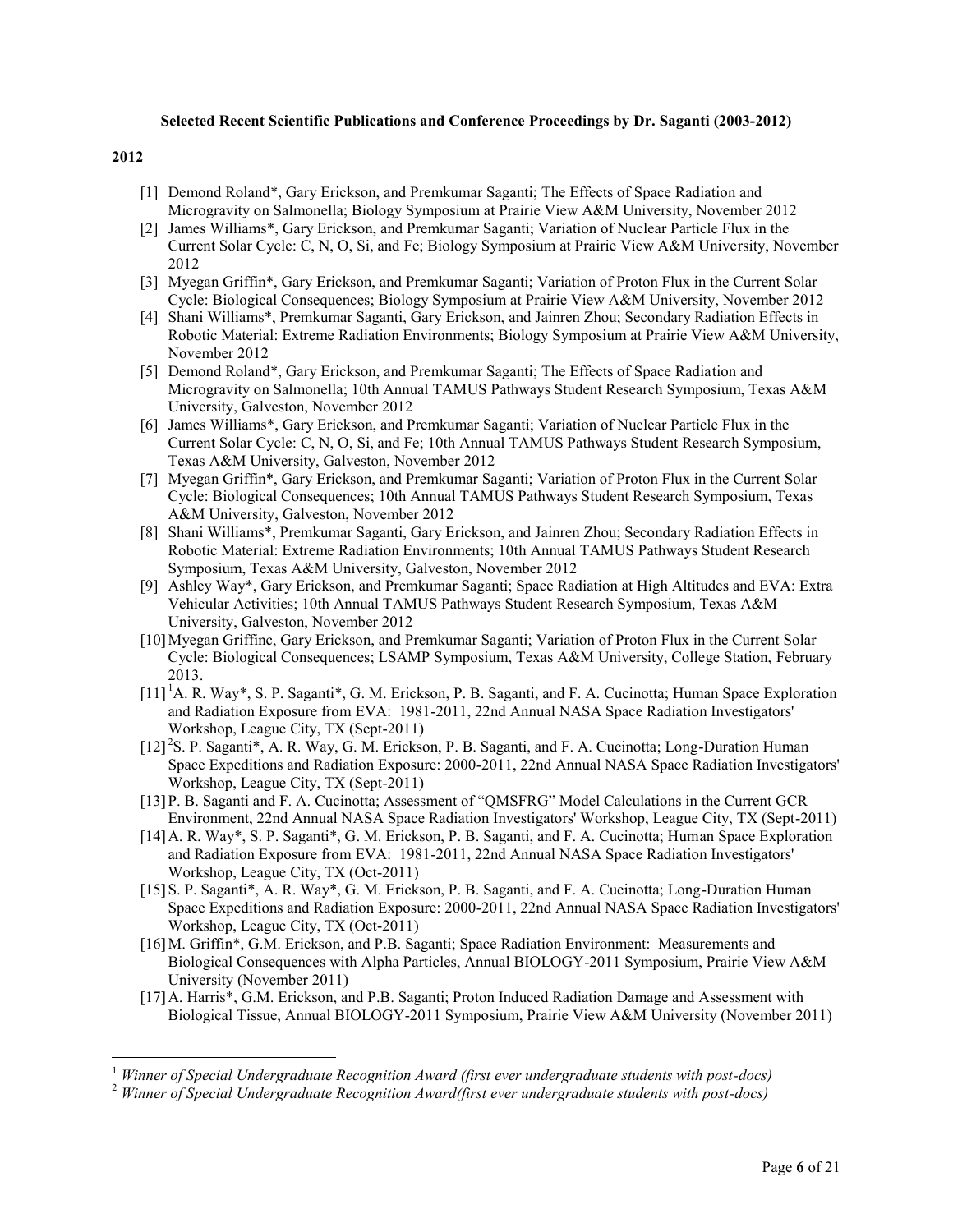- [18]A. Scott-Turner\*, G.M. Erickson, and P.B. Saganti; Neutron Monitor Data and Assessment of Galactic Particle Flux Variation, Annual BIOLOGY-2011 Symposium, Prairie View A&M University (November 2011)
- [19]A.R. Way\*, G.M. Erickson, and P.B. Saganti; Human Space Exploration and Radiation: Extra Vehicular Activities, Annual BIOLOGY-2011 Symposium, Prairie View A&M University (November 2011)
- [20]J. Williams\*, G.M. Erickson, and P.B. Saganti; Nuclear Data for Space Radiation Particles: C, N, O, Si, and Fe, Annual BIOLOGY-2011 Symposium, Prairie View A&M University (November 2011)
- [21]A. Harris\*, G.M. Erickson, and P.B. Saganti; Proton Induced Radiation Damage and Assessment with Biological Tissue, 9th Annual Texas A&M University System Pathways Student Research Symposium, College Station (November-2011)
- [22]A. Scott-Turner\*, G.M. Erickson, and P.B. Saganti; Neutron Monitor Data and Assessment of Galactic Particle Flux Variation, 9th Annual Texas A&M University System Pathways Student Research Symposium, College Station (November-2011)
- [23]A.R. Way\*, G.M. Erickson, and P.B. Saganti; Human Space Exploration and Radiation: Extra Vehicular Activities, 9th Annual Texas A&M University System Pathways Student Research Symposium, College Station (November-2011)
- [24]D. Burks\* and P.B. Saganti; Nuclear Excitation Energies and Space Radiation Environment, 9th Annual Texas A&M University System Pathways Student Research Symposium, College Station (November-2011)
- [25]J. Williams\*, G.M. Erickson, and P.B. Saganti; Nuclear Data for Space Radiation Particles: C, N, O, Si, and Fe, 9th Annual Texas A&M University System Pathways Student Research Symposium, College Station (November-2011)
- [26]<sup>3</sup>A. R. Way\*, S. P. Saganti, G. M. Erickson, P. B. Saganti, and F. A. Cucinotta; Human Space Exploration and Radiation Exposure from EVA: 1981-2011, AGU Annual Fall Meeting, San Francisco, CA (December-2011).
- [27]D. J. Burks\*, P. B. Saganti, and G. M. Erickson (2012). "Space Radiation Environment and Nuclear Excitations: C-N-O, Si-Ni, and Au Nuclei".  $3<sup>rd</sup>$  STEAM Research Symposium, Prairie View A&M University, April 2012.
- [28]A. Harris\*, P. B. Saganti, and G. M. Erickson (2012). "Radiation Induced Damage to Biological Tissue: Protons." 3<sup>rd</sup> STEAM Research Symposium, Prairie View A&M University, April 2012.
- [29]A. R. Way\*, P. B. Saganti, and G. M. Erickson (2012). "Human Space Exploration and Radiation: Extra Vehicular Activities " 3<sup>rd</sup> STEAM Research Symposium, Prairie View A&M University, April 2012.
- [30] J. Williams\*, D. J. Burks, and P. B. Saganti (2012). "Nuclear Data for Selected Space Radiation Particles." 3<sup>rd</sup> STEAM Research Symposium, Prairie View A&M University, April 2012.
- [31]S. Williams\*\*, P. B. Saganti, G.M. Erickson, and J. Zhou (2012), "Secondary Radiation Effects in Robotic Material: Extreme Radiation Environments", 3<sup>rd</sup> STEAM Research Symposium, Prairie View A&M University, April 2012.
- [32]<sup>4</sup>A. Scott-Turner\*, P. B. Saganti, and G. M. Erickson (2012). "Galactic Particle Flux Variation: Assessment with Neutron Monitor Data." 3<sup>rd</sup> STEAM Research Symposium, Prairie View A&M University, April 2012.
- [33]<sup>5</sup>A. R. Way\*, P. B. Saganti, and G. M. Erickson (2012). "Human Space Exploration and Radiation: Extra Vehicular Activities " LSAMP-2012 Symposium - Texas A&M University, Corpus Christy, April 2012.
- [34]<sup>6</sup>A. Scott-Turner\*, P. B. Saganti, and G. M. Erickson (2012). "Galactic Particle Flux Variation: Assessment with Neutron Monitor Data." LSAMP-2012 Symposium - Texas A&M University, Corpus Christy, April 2012.
- [35]P. B. Saganti, and F. A. Cucinotta (2012), " Model Calculated Radiation Environment at Mars: 2012 and Beyond" IAF - Global Space Exploration Conference, Washington DC, May 2012
- [36]P. B. Saganti, D. R. Burks\*, G. M. Erickson, and F. A. Cucinotta (2012), " 3D Visualization Depicting the Far Side of the Sun: Radiation Risk Assessment", 23<sup>rd</sup> Annual Space Radiation Investigator's Workshop, Duke University, July 2012
- [37]P. B. Saganti and F. A. Cucinotta (2012), "Model Calculated Radiation Environment: 2012 and Beyond", 39th COSPAR Scientific Assembly, Mysore, India, July 2012

<sup>3</sup> *A. R. Way is the recipient of prestigious student travel award from AGU.*

<sup>&</sup>lt;sup>4</sup> Award Winner STEAM-2012

<sup>5</sup> Recipient of LSAMP Scholarship 2011-2012

<sup>&</sup>lt;sup>6</sup> Recipient of LSAMP Scholarship 2011-2012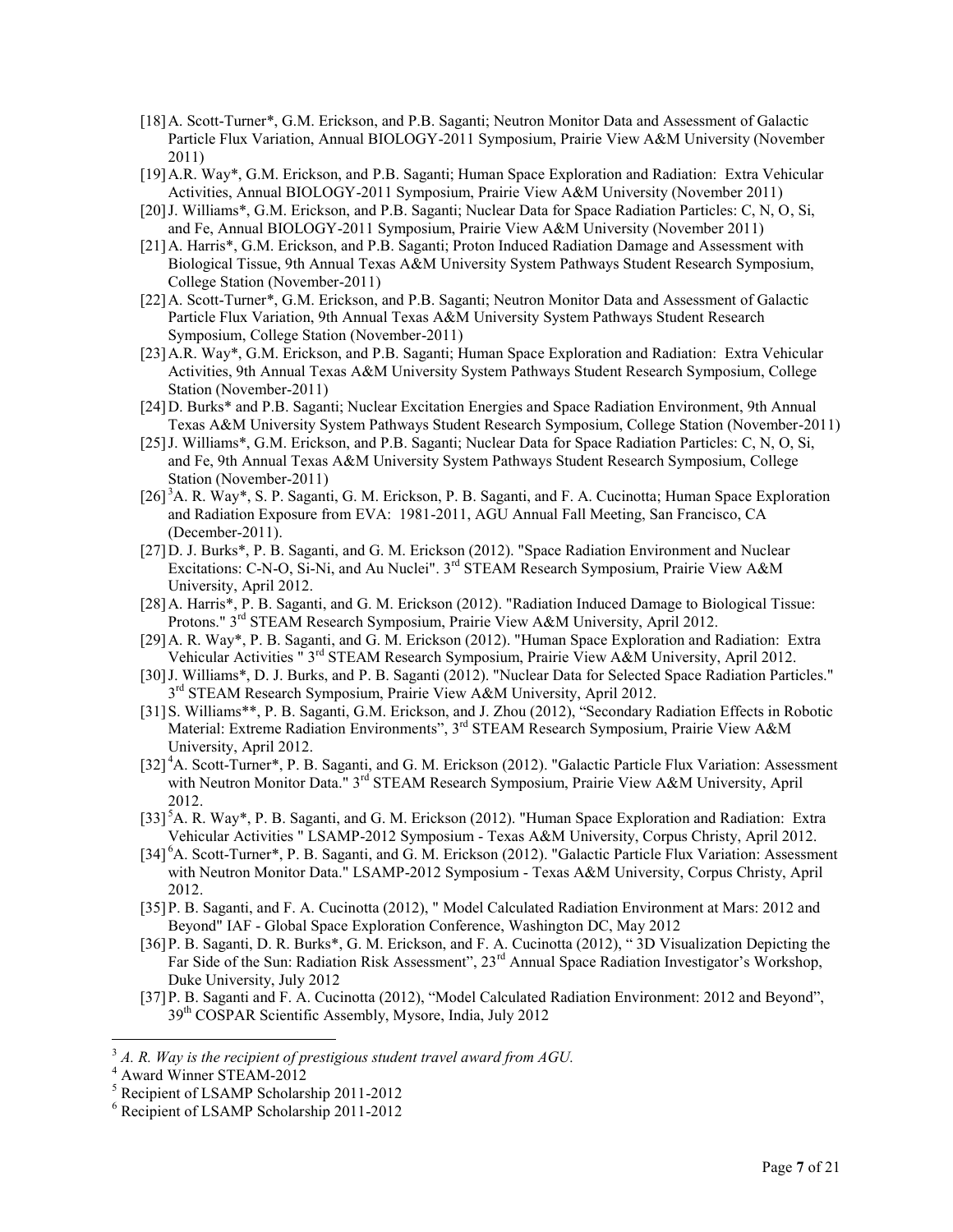- [38]S. P. Saganti§, A. R. Way\*, G. M. Erickson, P. B. Sagant, and F. A. Cucinotta (2012), "Radiation Risk Assessment of Long-Duration Expeditions to ISS: 2000-2011", 39<sup>th</sup> COSPAR Scientific Assembly, Mysore, India, July 2012
- [39]A.R. Way\*, S. P. Saganti\*, G. M. Erickson, P. B. Saganti, and F. A. Cucinotta (2012), "Space Exploration and Radiation Exposure during EVA: 1981-2011", 39<sup>th</sup> COSPAR Scientific Assembly, Mysore, India, July 2012

- [40] <sup>7</sup>D. J. Burks\*, **P. B. Saganti** and F. A. Cucinotta (2011). "Space Radiation Environment and Nuclear Isotopic Abundances." 2nd STEAM Research Symposium, Prairie View A&M University, April 2011.
- [41]D. J. Burks\*, J. Williams, **P. B. Saganti**, G. M. Erickson and B. M. Cudnik (2011). "Nuclear Isotopic Data and Radiation Transport of Space Environment." 1st Annual University of Houston Symposium for Undergraduates in Physics, February 19, 2011, Sponsored by the Society of Physics Students (SPS) of the American Physical Society (APS).
- [42]B. M. Cudnik, **P. B. Saganti**, G. M. Erickson and S. D. Holland (2011). "Imaging Detectors in Planetary and Space Science." 42nd Lunar and Planetary Science, March 11-17, 2011, Wood Lands, TX.
- [43]B. M. Cudnik, **P. B. Saganti**, G. M. Erickson and S. D. Holland (2011). "Lunar and Planetary Meteors." 42nd Lunar and Planetary Science, March 11-17, 2011, Wood Lands, TX.
- [44]A. R. Harris\*, A. M. Morrow, S. J. Wolf, **P. B. Saganti**, G. M. Erickson and B. M. Cudnik (2011). "Space Radiation Environment and Recent Ground-Based Biological Experiments." 1st Annual University of Houston Symposium for Undergraduates in Physics, February 19, 2011, Sponsored by the Society of Physics Students (SPS) of the American Physical Society (APS).
- [45]A. R. Harris\*, **P. B. Saganti**, G. M. Erickson and B. M. Cudnik (2011). "Radiation Induced Damage to Biological Tissue: Protons." 2nd STEAM Research Symposium, Prairie View A&M University, April 2011.
- [46]A. M. Morrow\*, A. Scott-Turner, B. M. Cudnik, G. M. Erickson and **P. B. Saganti** (2011). "Radiation Induced Damage to Biological Tissue: Assessment with Neutrons." 2nd STEAM Research Symposium, Prairie View A&M University, April 2011.
- [47] <sup>8</sup>D. Price\*, D. J. Burks, **P. B. Saganti**, G. M. Erickson and B. M. Cudnik (2011). "Current Solar Minimum and Variations in Proton Flux: 2008-2010." 2nd STEAM Research Symposium, Prairie View A&M University, April 2011.
- [48]D. Price\*, **P. B. Saganti**, G. M. Erickson and B. M. Cudnik (2011). "Current Solar Minimum and Variations in Proton Flux: 2008-2010." 1st Annual University of Houston Symposium for Undergraduates in Physics, February 19, 2011, Sponsored by the Society of Physics Students (SPS) of the American Physical Society (APS).
- [49]**P. B. Saganti** and F. A. Cucinotta (2011). "Model Calculated GCR Particle Flux Variations: Assessment for Deep-Space Human Explorations." 18th Humans in Space Symposium of the International Academy of Astronautics (IAA), April 11–15, 2011 in Houston, TX.
- [50]**P. B. Saganti**, S. D. Holland, O. Belyakov, Z. Patel, F. A. Cucinotta and N. Fotiadis (2011). "Radiation Particle Assessment with Pixel Detectors for 3-D Tissue Interpretation." International Symposium for Radiation Research and Medical Physics, Shanghai, China.
- [51]**P. B. Saganti**, S. D. Holland, O. Belyakov, Z. Patel, F. A. Cucinotta and N. Fotiadis (2011). "Radiation Particle Interactions and Assessment with Pixel Detectors for 3-D Tissue Interpretation." 18th Humans in Space Symposium of the International Academy of Astronautics (IAA), April 11–15, 2011 in Houston, TX.
- [52] <sup>9</sup>A. Scott-Turner\*, **P. B. Saganti**, G. M. Erickson and B. M. Cudnik (2011). "Galactic Particle Flux Variation: Assessment with Neutron Monitor Data." LSAMP-2011 Symposium - Texas A&M University.
- [53] <sup>10</sup>A. Scott-Turner\*, **P. B. Saganti**, G. M. Erickson and B. M. Cudnik (2011). "Galactic Particle Flux Variation: Assessment with Neutron Monitor Data." 2nd STEAM Research Symposium, Prairie View A&M University, April 2011.

<sup>7</sup> Award Winner STEAM-2011

<sup>&</sup>lt;sup>8</sup> Award Winner STEAM-2011

<sup>&</sup>lt;sup>9</sup> Recipient of LSAMP Scholarship 2010-2011

<sup>10</sup> Award Winner STEAM-2011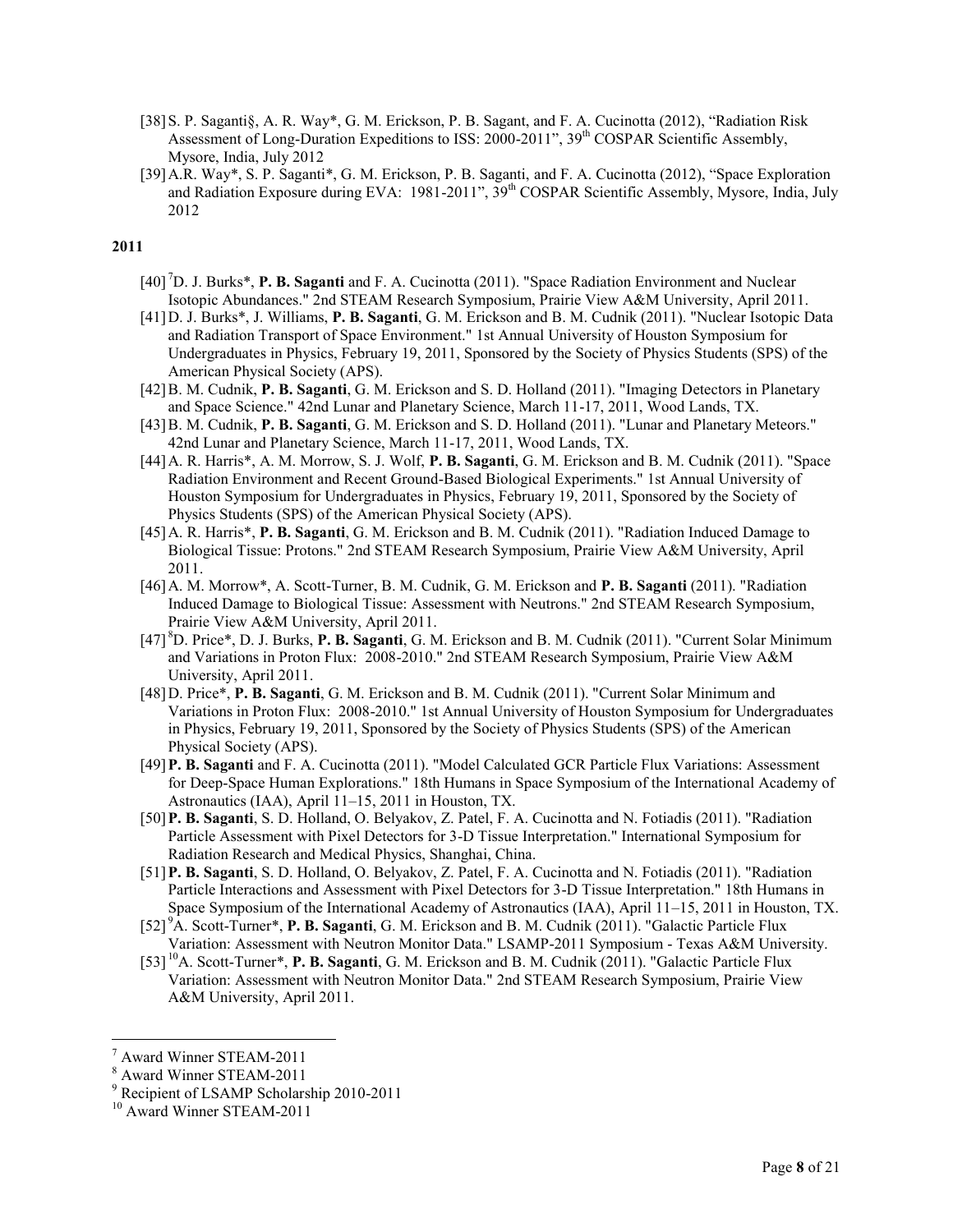- [54] <sup>11</sup>A. Scott-Turner\*, **P. B. Saganti**, G. M. Erickson and B. M. Cudnik (2011). "Galactic Particle Flux Variation: Assessment with Neutron Monitor Data." 1st Annual University of Houston Symposium for Undergraduates in Physics, February 19, 2011, Sponsored by the Society of Physics Students (SPS) of the American Physical Society (APS).
- [55]A. R. Way\*, N. O. Becktemba, S. P. Saganti, **P. B. Saganti**, G. M. Erickson and B. M. Cudnik (2011). "Human Space Exploration and Radiation: Extra Vehicular Activities " 1st Annual University of Houston Symposium for Undergraduates in Physics, February 19, 2011, Sponsored by the Society of Physics Students (SPS) of the American Physical Society (APS).
- [56] <sup>12</sup>A. R. Way\*, **P. B. Saganti**, G. M. Erickson and B. M. Cudnik (2011). "Human Space Exploration and Radiation: Extra Vehicular Activities " LSAMP-2011 Symposium - Texas A&M University.
- [57] <sup>13</sup>A. R. Way\*, **P. B. Saganti**, G. M. Erickson and B. M. Cudnik (2011). "Human Space Exploration and Radiation: Extra Vehicular Activities " STEAM-2011 Symposium at PVAMU.
- [58] <sup>14</sup>J. Williams\*, D. J. Burks and **P. B. Saganti** (2011). "Nuclear Data for Selected Space Radiation Particles." STEAM-2011 Symposium at PVAMU.
- [59]S. Wolf\*, **P. B. Saganti**, G. M. Erickson and B. M. Cudnik (2011). "Radiation Induced Damage to Biological Tissue: Heavy Ions." STEAM-2011 Symposium at PVAMU.

- [60]P. B. **Saganti**, S. D. Holland, O. Belyakov, N. Fotiadis, and F.A. Cucinotta, Radiation Particle Assessment and Track Interpretation in 3D Tissue, PIXEL-2010, 5th International Workshop on Semiconductor Pixel Detectors for Particles and Imaging, Grindelwald, Switzerland, September, 2010
- [61]P. B. **Saganti**, S. D. Holland, O. Belyakov, Z. Patel, J. Huff, N. Fotiadis, and F. Cucinotta, Radiation Particle Assessment with Pixel Detectors for Tissue Interpretation, COSPAR Meeting, Bremen, Germany, July 2010
- [62]P. B. **Saganti**, N. Becktemba\*, A. Scott-Turner\*, C. Nguyen\*, and F.A. Cucinotta, Modeling of GCR Environment Variations and Interpretation for Human Explorations, COSPAR Meeting, Bremen, Germany, July 2010
- [63]P. B. **Saganti**, D. Burks\*, D. Price\*, and F. A. Cucinotta, Solar Activity and GCR Particle Flux Variations: Assessment and Modeling with Ulysses and ACE/CRIS, COSPAR Meeting, Bremen, Germany, July 2010
- [64]P. B. **Saganti** and F. A. Cucinotta, Expansions of "QMSFRG" Model Calculations in the Context of Current GCR, Annual NASA Space Radiation Health Investigators Workshop, Port Jefferson, NY
- [65]P. B. **Saganti**, F. A. Cucinotta, and T. F. Cleghorn, Solar Minimum Condition and Galactic Particle Flux Assessment with Voyager, Ulysses and ACE/CRIS Data; AOGS-2010, Hyderabad, India (Invited)
- [66]P. B. **Saganti**, F. A. Cucinotta and T. F. Cleghorn, Current Solar Minimum and Radiation Environment at Mars: Model Calculations and Assessment 2009-2010; AOGS-2010, Hyderabad, India (Invited)
- [67]D. Burks\* and P. B. **Saganti** , Nuclear Isotopic Abundances for Assessment of Radiation Biology Applications, Annual Juvenile Justice Sponsored Symposium (JJSS), Prairie View A&M University, TX, April 2010
- [68]T. Y. Christie\* and P. B. **Saganti**, Epidemiological Assessment of Long-Term Radiation Effects Hiroshima, Nagasaki, and Chernobyl, Annual Juvenile Justice Sponsored Symposium (JJSS), Prairie View A&M University, TX, April 2010
- [69]D. Davis\* and P. B. **Saganti**, Long-Term Space Radiation: An Epidemiological Perspective, Annual Juvenile Justice Sponsored Symposium (JJSS), Prairie View A&M University, TX, April 2010

 $\overline{a}$ <sup>11</sup> Award Winner UH-SPS/APS-2011

<sup>&</sup>lt;sup>12</sup> Recipient of LSAMP Scholarship 2010-2011

<sup>13</sup> Award Winner STEAM-2011

<sup>&</sup>lt;sup>14</sup> Award Winner STEAM-2011

<sup>&</sup>lt;sup>15</sup> N. Becktemba received \$5,000 scholarship from Texas A&M System as part of LSAMP program

 $16$  A. Scott-Turner received  $1<sup>st</sup>$  place for her research poster as part of the Research Symposium at PVAMU

<sup>&</sup>lt;sup>17</sup> D. Price received 2<sup>nd</sup> place for his research poster as part of the Research Symposium at PVAMU

<sup>&</sup>lt;sup>18</sup> T. Christy received  $3<sup>rd</sup>$  place for her research poster as part of the Research Symposium at PVAMU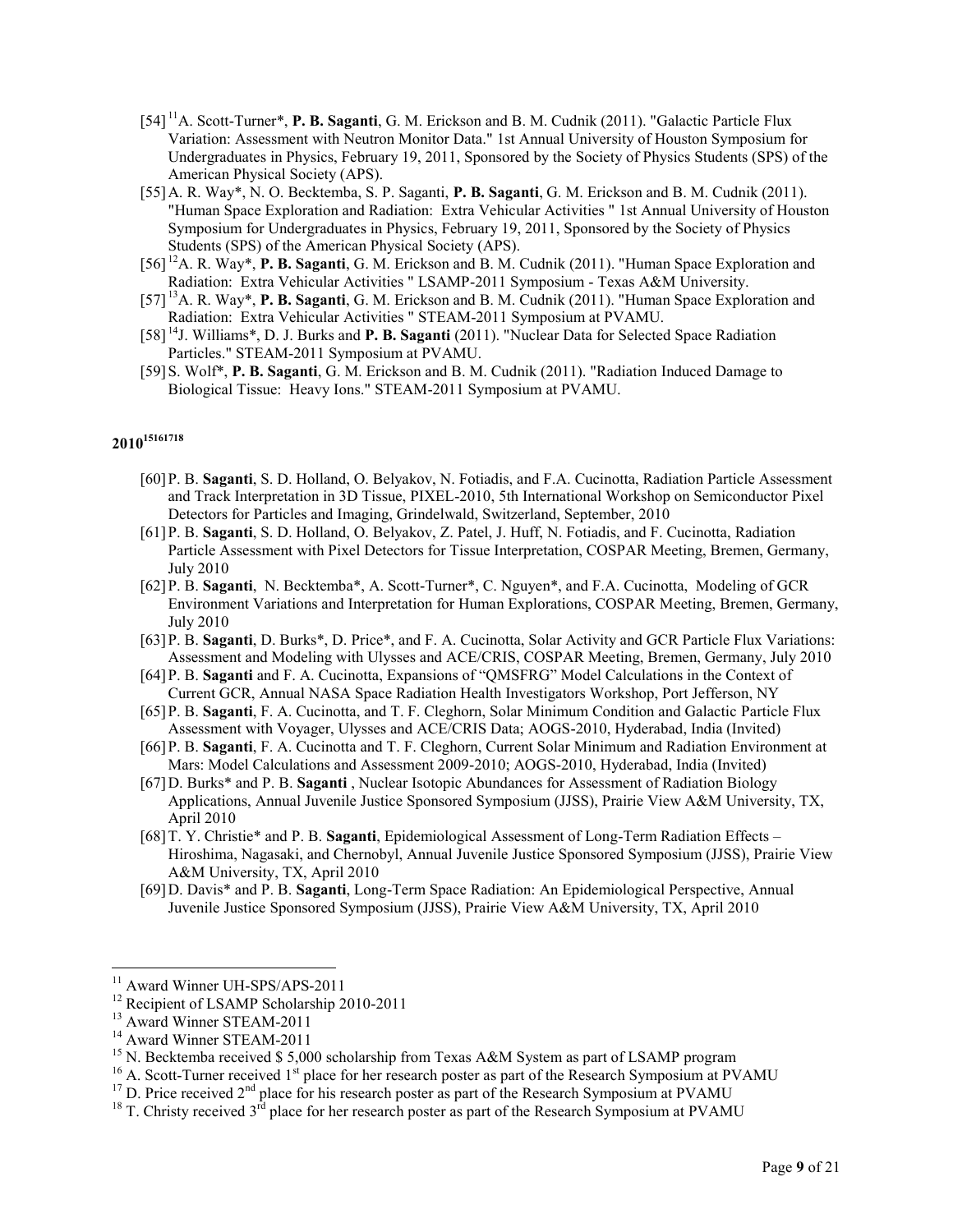- [70]C. Nguyen\* and P. B. **Saganti**, Variations in solar activity and biological consequences for space exploration, Annual Juvenile Justice Sponsored Symposium (JJSS), Prairie View A&M University, TX, April 2010
- [71]D. Price\* and P. B. **Saganti**, Space Radiation and Biological Assessment with RBE, Annual Juvenile Justice Sponsored Symposium (JJSS), Prairie View A&M University, TX, April 2010
- [72]J. E. Williams\* and P. B. **Saganti**, Space Radiation and Relative Biological Effectiveness (RBE) Studies, Annual Juvenile Justice Sponsored Symposium (JJSS), Prairie View A&M University, TX, April 2010
- [73]A. Scott-Turner\*, D. Burks\*, and P. **Saganti**, Radiation Particle Flux Variations: Ulysses and ACE/CRIS Data, AIAA Student Conference, NASA-JSC, April 2010
- [74]D. Price\*, P. **Saganti**, B. Cudnik, G. Erickson, Current Solar Minimum and Measured Proton Flux with GOES Data: 2008-2010, AIAA Student Conference, NASA-JSC, April 2010
- [75]N. Becktemba\*, D. Price, and P. **Saganti**, Space Radiation Environment and Space Travel: First 500 Explorers, AIAA Student Conference, NASA-JSC, April 2010
- [76]T. Christie\*, D. Davis\*, and P. **Saganti**, Radiation Particle Detection and Assessment for Biological Applications, AIAA Student Conference, NASA-JSC, April 2010
- [77]N. Becktemba\* and P. **Saganti**, Space Radiation Environment and Space Travel: First 500 Explorers, LSAMP Symposium, Texas A&M University, March 2010
- [78]D. Burks\* and P. B. **Saganti** , Nuclear Isotopic Abundances for Assessment of Radiation Biology Applications, Research Symposium – CARC, Prairie View A&M University, Prairie View, February 2010.
- [79] T. Y. Christie\* and P. B. **Saganti**, Epidemiological Assessment of Long-Term Radiation Effects Hiroshima, Nagasaki, and Chernobyl, Research Symposium – CARC, Prairie View A&M University, Prairie View, February 2010.
- [80]D. Davis\* and P. B. **Saganti**, Long-Term Space Radiation: An Epidemiological Perspective, Research Symposium – CARC, Prairie View A&M University, Prairie View, February 2010.
- [81]C. Nguyen\* and P. B. **Saganti**, Variations in solar activity and biological consequences for space exploration, Research Symposium – CARC, Prairie View A&M University, Prairie View, February 2010.
- [82] A. Scott-Turner\*, A. Marati, and P. B. **Saganti**, Biological Consequences in Space: Proton and Helium Particle Flux Measurements from Ulysses 2005-2009, Research Symposium – CARC, Prairie View A&M University, Prairie View, February 2010.
- [83]D. Price\* and P. B. **Saganti**, Space Radiation and Biological Assessment with RBE, Research Symposium – CARC, Prairie View A&M University, Prairie View, February 2010.
- [84]J. E. Williams\* and P. B. **Saganti**, Space Radiation and Relative Biological Effectiveness (RBE) Studies, Research Symposium – CARC, Prairie View A&M University, Prairie View, February 2010.
- [85]M. Hada, B. Gersey, P.B. **Saganti**, R. Wilkins, F.A. Cucinotta, H. Wu, mBAND analysis of chromosome aberrations in human epithelial cells induced by γ-rays and secondary neutrons of low dose rate, *Mutat. Res.* **701** (2010) 67-74

- [86]P. B. **Saganti** and F. A. Cucinotta, Expansion of "QMSFRG" Radiation Model Calculations in the Context of GCR Nuclei Fragmentation, Heavy Ions in Space Symposium 2009, Köln, Germany; 2009.
- [87]P. B. **Saganti**, J. Alvaro, A. Scott-Turner, and F. A. Cucinotta, Radiation Dose Variations from Galactic Particle Flux (2001-2008): Assessment with Ulysses, ACE/CRIS and MO/MARIE Data, 31st International Cosmic Ray Conference (ICRC), Lodz, Poland, 2009.
- [88]P. B. **Saganti**, and F. A. Cucinotta, Radiation Environment at Mars: Model Calculations and Assessment with Measurements (2001-2008), 6th Asia Oceania Geosciences Society (AOGS) AOGS-2009, Singapore, Singapore (Invited).
- [89]P. B. **Saganti**, A. Scott-Turner, F. A. Cucinotta, Galactic Particle Flux Variations: Assessment with Ulysses and ACE/CRIS Data, 6th Asia Oceania Geosciences Society (AOGS) AOGS-2009, Singapore, Singapore.
- [90]P. B. **Saganti** and F. A. Cucinotta, Radiation Model Calculations and GCR Particle Flux Variations: Assessment for Deep-Space Human Explorations, 60th International Astronautical Congress (IAC-2009), Daejeon, S. Korea.

<sup>&</sup>lt;sup>19</sup> Arielle Scott-Turner won the 1<sup>st</sup> place in the physical sciences category at undergraduate level amongst all of the Texas A&M Universities at the PATHWAYS-2009 Symposium (November 2009)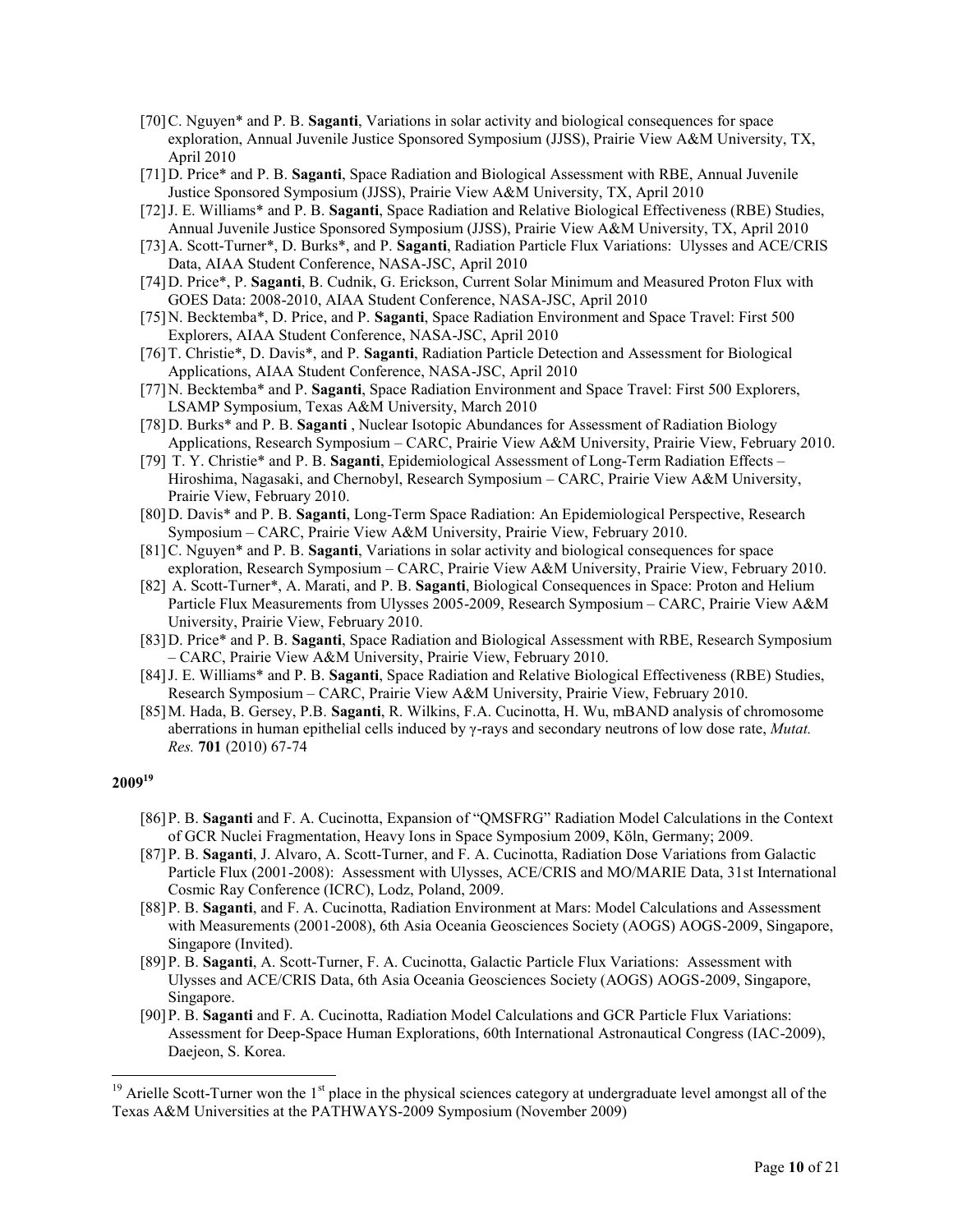- [91]P. B. **Saganti**, R. Wilkins, M. Moyers, and S. Rightnar, Proton Radiation Threshold Assessment of Composite Nano-materials: Model Calculations and Measurements, Chemistry of Nano-Materials and Synthesis, A UGC Sponsored Workshop, November 2009, Andhra Christian College, Guntur, India (Invited)
- [92]N. O. Bectemba\* and P. B. **Saganti**, Radiation Damage to DNA and Repair Mechanism, 7th Texas A&M Annual PATHWAYS Students Research Symposium, Texas A&M International University, Laredo, TX, 13-14 November, 2009
- [93]D. Burks\* and P. B. **Saganti** , Nuclear Isotopic Abundances for Assessment of Radiation Biology Applications, 7th Texas A&M Annual PATHWAYS Students Research Symposium, Texas A&M International University, Laredo, TX, 13-14 November, 2009
- [94]T. Y. Christie\* and P. B. **Saganti**, Epidemiological Assessment of Long-Term Radiation Effects Hiroshima, Nagasaki, and Chernobyl, 7th Texas A&M Annual PATHWAYS. Students Research Symposium, Texas A&M International University, Laredo, TX, 13-14 November, 2009
- [95]D. Davis\* and P. B. **Saganti**, Long-Term Space Radiation: An Epidemiological Perspective, 7th Texas A&M Annual PATHWAYS Students Research Symposium, Texas A&M International University, Laredo, TX, 13-14 November, 2009
- [96]C. Nguyen\* and P. B. **Saganti**, Variations in solar activity and biological consequences for space exploration, 7th Texas A&M Annual PATHWAYS Students Research Symposium, Texas A&M International University, Laredo, TX, 13-14 November, 2009
- [97] A. Scott-Turner\*, A. Marati, and P. B. **Saganti**, Biological Consequences in Space: Proton and Helium Particle Flux Measurements from Ulysses 2005-2009, 7th Texas A&M Annual PATHWAYS Students Research Symposium, Texas A&M International University, Laredo, TX, 13-14 November, 2009
- [98]D. Price\* and P. B. **Saganti**, Space Radiation and Biological Assessment with RBE, 7th Texas A&M Annual PATHWAYS Students Research Symposium, Texas A&M International University, Laredo, TX, 13-14 November, 2009
- [99]J. E. Williams\* and P. B. **Saganti**, Space Radiation and Relative Biological Effectiveness (RBE) Studies, 7th Texas A&M Annual PATHWAYS Students Research Symposium, Texas A&M International University, Laredo, TX, 13-14 November, 2009
- [100] P. B. **Saganti**, A. Scott-Turner\*, C. Nguyen\*, B. M. Cudnik, G. M. Erickson, F. A. Cucinotta, Low Solar Activity and High GCR Particle Flux Variations: Assessment With Ulysses and ACE/CRIS Data 2007-2009 (Poster), Fall Meeting of the American Geophysical Union, 13-18 December 2009.

- [101] **Saganti, P.B.**, Space Radiation Environment: Model Calculations and Ground Based Studies NASA Sponsored Research at Prairie View AM University, in Alabama A&M University Research Forum. 2008.
- [102] **Saganti, P.B.**, F.A. Cucinotta, T.F. Cleghorn, C.J. Zeitlin, and J.W. Wilson, Radiation Environment at Mars: Measured Data and Model Calculations (2001-2007), in 5th Asia Oceania Geosciences Society (AOGS) Meeting. 2008, AOGS: Busan, Korea. (Invited)
- [103] **Saganti, P.B.**, E.L. Towns\*, and F.A. Cucinotta, Variations of Galactic Particle Flux (2001-2007): Voyager, Ulysses, ACE/CRIS and MO/MARIE Data, in 5th Asia Oceania Geosciences Society (AOGS) Meeting. 2008, AOGS: Busan, Korea.
- [104] Hawkins\*, E., J.I. Zhou, and **P. B. Saganti**, Radiation Assessment of Simulated Lunar Regolith Composite Materials, in 5th Asia Oceania Geosciences Society (AOGS) Meeting. 2008, AOGS: Busan, Korea.
- [105] Towns\*, E.L., J.I. Zhou, and **P. B. Saganti**, Radiation Assessment of Martian Regolith Composite Materials, in 5th Asia Oceania Geosciences Society (AOGS) Meeting. 2008, AOGS: Busan, Korea.
- [106] **Saganti, P.B.** and F.A. Cucinotta, Expansion of Selective-Core Model Calculations for Low Mass Nuclei Fragmentation with Current GCR Data, in NASA Space Radiation Health Investigators Workshop. 2008, SRHP-USRA: Philadelphia, PA.

<sup>&</sup>lt;sup>20</sup> N. Becktemba received special recognition at the PATHWAYS symposium and invited for graduate school scholarship program.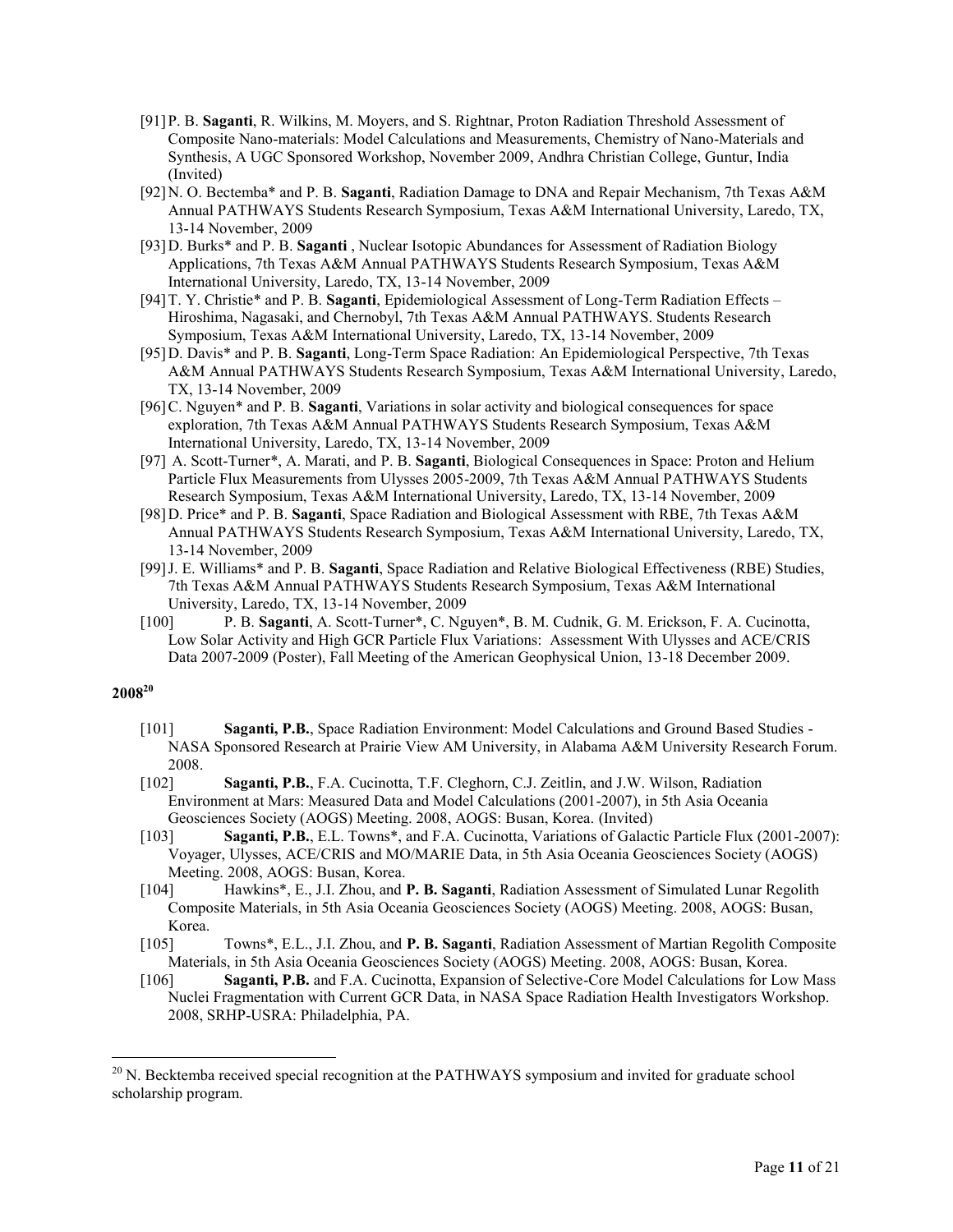- [107] **Saganti, P.B.**, L.M. Porter, and F.A. Cucinotta, Visualization of Space Radiation Transport: Assessment with High Resolution Human Head Data, in Committee on Space Research, COSPAR-2008. 2008, COSPAR: Montréal, Canada. (Invited)
- [108] **Saganti, P.B.** and F.A. Cucinotta, Model Estimated GCR Particle Flux Variation Assessment with CRIS Data, in Committee on Space Research, COSPAR-2008. 2008, COSPAR: Montréal, Canada.
- [109] **Saganti, P.B.** and F.A. Cucinotta, Model Calculations with Excited Nuclear Fragmentations and Implications of Current GCR Spectra in Committee on Space Research, COSPAR-2008. 2008, COSPAR: Montréal, Canada.
- [110] **Saganti**, P.S., Current Context of the Physics Curricula: Teacher vs. Mentor, in Oxford Round Table. 2008, Journal of Oxford Round Table Oxford, UK. (Invited)
- [111] Alvaro\*, J., J. Swift\*, and **P. B. Saganti**, Nuclear Isotopic Abundances and Cross-Sectional Data for Space Radiation Transport Applications, in PVAMU Annual Biology Conference. 2008: Prairie View A&M University.
- [112] Becktemba\*, N.O. and **P. B. Saganti**, Radiation Damage to DNA and Repair Mechanism, in PVAMU Annual Biology Conference. 2008: Prairie View A&M University.
- [113] Freeman\*, M.N. and **P. B. Saganti**, Space Radiation and Assessment with RBE, in PVAMU Annual Biology Conference. 2008: Prairie View A&M University.
- [114] Royal\*, C., T. Childress\*, and **P. B. Saganti**, Radiation Effects on the Human Eye- Early Onset of Cataracts, in PVAMU Annual Biology Conference. 2008. Prairie View A&M University.
- [115] Scott-Turner\*, A., A. Marati\*, and **P. B. Saganti**, Proton and Helium Particle Flux from Ulysses Spacecraft: Assessment of Space Radiation, in PVAMU Annual Biology Conference. 2008.
- [116] Williams\*, J.E. and **P. B. Saganti**, A Database of Radiation Studies: Biology and Physics, in PVAMU Annual Biology Conference. 2008. Prairie View A&M University
- [117] Alvaro\*, J., J. Swift\*, and **P. B. Saganti**, Nuclear Isotopic Abundances and Cross-Sectional Data for Space Radiation Transport Applications, in Texas A&M University System (TAMUS) PATHWAYS Symposium. 2008: Commerce, TX.
- [118] Becktemba\*, N.O. and **P. B. Saganti**, Radiation Damage to DNA and Repair Mechanism, in Texas A&M University System (TAMUS) PATHWAYS Symposium. 2008: Commerce, TX.
- [119] Childress\*, T. and **P. B. Saganti**, Radiation Effects on the Human Eye- Early Onset of Cataracts An Assessment of Ophthalmic Biology, in Texas A&M University System (TAMUS) PATHWAYS Symposium. 2008: Commerce, TX.
- [120] Christy\*, T. and **P. B. Saganti**;, Epidemiological Assessment of Long Term Radiation Effects Hiroshima, Nagasaki, and Chernobyl, in Texas A&M University System (TAMUS) PATHWAYS Symposium. 2008: Commerce, TX.
- [121] Freeman\*, M.N. and **P. B. Saganti**, Space Radiation and Assessment with RBE, in Texas A&M University System (TAMUS) PATHWAYS Symposium. 2008: Commerce, TX.
- [122] Royal\*, C. and **P. B. Saganti**, Radiation Effects on the Human Eye- Early Onset of Cataracts A Measure of Optical Lens Opacity, in Texas A&M University System (TAMUS) PATHWAYS Symposium. 2008: Commerce, TX.
- [123] Scott-Turner\*, A., A. Marati\*, and **P. B. Saganti**, Proton and Helium Particle Flux from Ulysses Spacecraft: Assessment of Space Radiation, in Texas A&M University System (TAMUS) PATHWAYS Symposium. 2008: Commerce, TX.
- [124] Williams\*, J.E. and **P. B. Saganti**, A Database of Radiation Studies: Biology and Physics, in Texas A&M University System (TAMUS) PATHWAYS Symposium. 2008: Commerce, TX.
- [125] Freeman\*, M.N. and **P. B. Saganti**, Space Radiation and Assessment with RBE, in Annual Biomedical Research Conference for Minorities (ABRCMS) 2008, ABRCMS: Orlando, FL
- [126] Becktemba\*, N.O. and **P. B. Saganti**, Radiation Damage to DNA and Repair Mechanism, in Annual Biomedical Research Conference for Minorities (ABRCMS) 2008, ABRCMS: Orlando, FL.
- [127] **Saganti, P.B.** and F.A. Cucinotta, Model Calculated GCR Particle Flux Variations and Assessment of Biological Consequences for Deep-space Human Explorations, in International Conference on Radiation Biology as part of 9th Biennial Meeting of Indian Society for Radiation Biology (ISRB). 2008, Indian J of Radiation Biology: University of Rajasthan, Jaipur, Inida, November 10-12, 2008 (Invited)
- [128] **Saganti, P.B.**, G.M. Erickson, and F.A. Cucinotta, 3-D Visualization of SPE and Correlations with Data from the Other Side of the Sun, in American Geophysical Sciences (AGS) Fall Meeting. 2008, AGS: San Francisco, CA.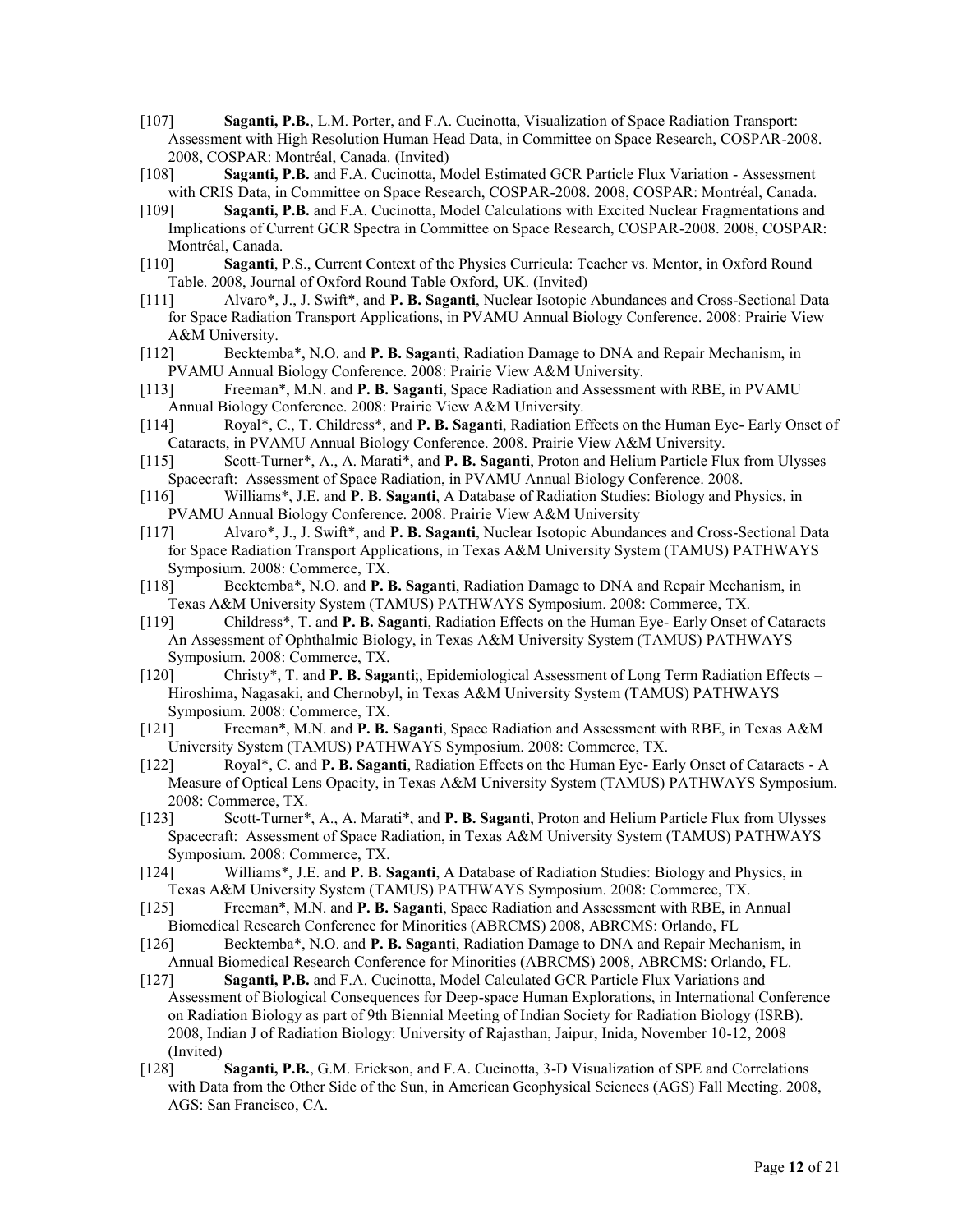- [129] **Saganti, P.B.**, E.L. Towns, and F.A. Cucinotta, Radiation environment and galactic particle flux variations: Voyager, Ulysses, ACE/CRIS and MO/MARIE data, in 16th IAA Humans in Space Symposium. 2007, PS7-2: LPHIS07-01: Beijing, China.
- [130] Hada, M., **P. B. Saganti**, B. Gersey, R. Wilkins, F.A. Cucinotta, and H. Wu, Chromosomal Aberrations in Human Epithelial Cells Exposed to Secondary Neutrons at LANSCE: An "m-BAND" Analysis, , in LUG-2007 (LANSCE Users Group) of the Los Alamos Neutron Science Center. 2007: Santa Fe, NM.
- [131] Hada, M., **P. B. Saganti**, B. Gersey, R. Wilkins, F.A. Cucinotta, and H. Wu, M-BAND analyses of chromosome aberration in human epithelial cells exposed to g-rays and secondary neutrons, in 13th International Congress of Radiation Research (ICRR), San Francisco, CA, July 2007 (14th ICRR will be held in Warsaw, Poland in 2011; 12th ICRR was held in Brisbane, Australia in 2003) 2007, ICRR: San Francisco, CA.
- [132] **Saganti, P.B.** and F.A. Cucinotta, Selective-Core Model Calculations of Oxygen Nuclei Fragmentation and the Implications with the Current GCR Data, in 18th Annual NASA Space Radiation Investigators' Workshop 2007: Sonoma, Rohnert Park, CA.
- [133] Hassler, D.M., F.A. Cucinotta, and the Radiation Team, The Radiation Assessment Detector (RAD) on the Mars Science Laboratory (MSL): Objectives and Updates; , in AOGS-2007. 2007, AOGS: Bangkok, Thailand. (Invited, Presenter - **P. B. Saganti**)
- [134] **Saganti, P.B.** and T.F.C. F. A. Cucinotta, C. J. Zeitlin, and J. W. Wilson, Radiation Environment at Mars: Models vs. Measurements, in AOGS-2007. 2007, AOGS: Bangkok, Thialand. (Invited)
- [135] Zhou, J.I., E.L. Towns\*, and **P. B. Saganti**, Assessment of Composite Materials with Martian Regolith, in AOGS-2007. 2007: Bangkok, Thailand.
- [136] Towns\*, E.L., **P. B. Saganti**, and F.A. Cucinotta, Galactic Particle Flux Variations: Voyager, Ulysses, ACE/CRIS and MO/MARIE Data, in AOGS-2007. 2007: Bangkok, Thailand.
- [137] **Saganti, P.B.**, E.L. Towns, F.A. Cucinotta, T.F. Cleghorn, and C.J. Zeitlin, Assessment of SPE Enhanced Radiation Doses at Earth and at Mars; AOGS-2007, Bangkok, in AOGS-2007. 2007: Bangkok, Thialand.
- [138] **Saganti**, P., A. Kumar, B. Cudnik, V. Obot, P. Denkins, and R. Singleterry, An Interuniversity Radiation Science Program at PVAMU; , in American Physical Society (APS) Physics Teachers Association. 2007, APS: Greensboro, NC.
- [139] Cudnik, B.M., A.A. Kumar, **P. B. Saganti**, and N. Richardson, Project XLR8 and its Work in Physics and Physical Science, in American Physical Society (APS) Physics Teachers Association. 2007, APS: Greensboro, NC.
- [140] Wang, F., **P. B. Saganti**, B.M. Cudnik, and A.A. Kumar, Assessment of Physics Teaching and Training at PVAMU, in American Physical Society (APS) Physics Teachers Association. 2007, APS: Greensboro, NC.
- [141] Towns\*, E.L. and **P. B. Saganti**, Radiation Environment Particle Flux: Assessment with MARIE Data, in AIAA Space-2007. 2007, AIAA: San Diego, CA.
- [142] Calvin\*, T. and **P. B. Saganti**, Radiation Particle Flux Assessment: ACE/CRIS Data, in AIAA Space-2007. 2007, AIAA: San Diego, CA.
- [143] Swift\*, J. and **P. B. Saganti**, Nuclear Cross-Sectional Data for Space Radiation Transport Applications, in Texas A&M University System (TAMUS) PATHWAYS Symposium. 2007: Tarleton State University, TX.
- [144] Becktemba\*, N.O. and **P. B. Saganti**, Radiation Damage to DNA and Repair Mechanism, in Texas A&M University System (TAMUS) PATHWAYS Symposium. 2007: Tarleton State University, TX.
- [145] Jelks\*, B. and **P. B. Saganti**, Long-Term Space Radiation Effects: An Epidemiological Perspective, in Texas A&M University System (TAMUS) PATHWAYS Symposium. 2007: Tarleton State University, TX.
- [146] Freeman\*, M.N. and **P. B. Saganti**, Space Radiation and Assessment with RBE, in Texas A&M University System (TAMUS) PATHWAYS Symposium. 2007: Tarleton State University, TX.

<sup>&</sup>lt;sup>21</sup> B. Jelks was selected for graduate studies with scholarship at Texas A&M University (Fall-2008)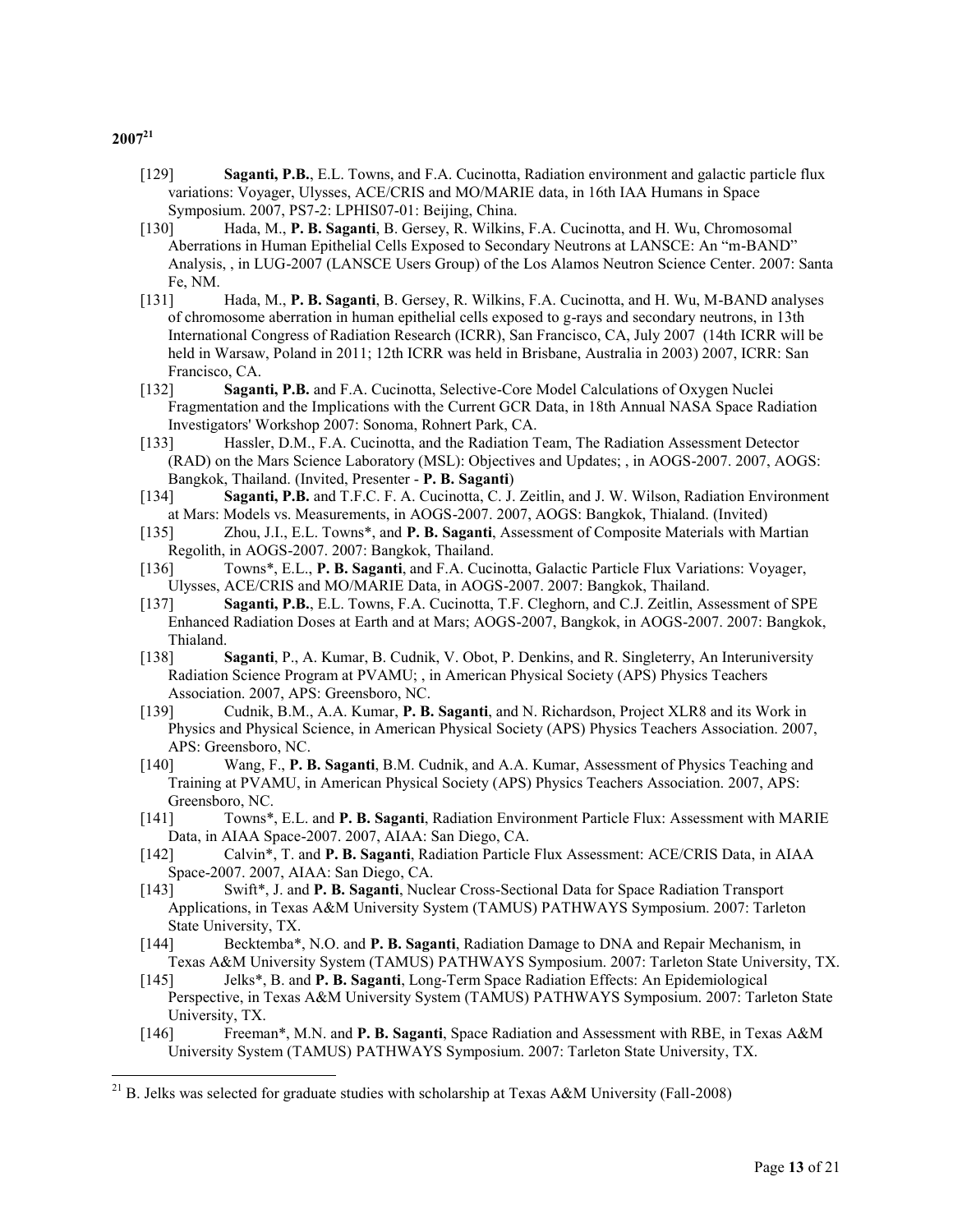- [147] Williams\*, J.E. and **P. B. Saganti**, A Database of Radiation Studies: Biology and Physics, in Texas A&M University System (TAMUS) PATHWAYS Symposium. 2007: Tarleton State University, TX.
- [148] Sigers\*, Z. J. and **P. B. Saganti**, Long Duration Space Travel and Psychological Issues for Consideration, in Texas A&M University System (TAMUS) PATHWAYS Symposium. 2007: Tarleton State University, TX.
- [149] **Saganti, P.B.**, E.L. Towns, and F.A. Cucinotta, Radiation Environment at Mars: Measured Data and Model Calculations 2002 - 2007, in 59th International Astronautical Congress (IAC) 2007: Hyderabad, India.
- [150] **Saganti**, P., E. Towns, G. Erickson, and F. Cucinotta, 3D Visualization of Solar Disk: Martian Radiation Assessment of Solar Particle Events, in AGS. 2007, AGS: San Francisco, CA.

- [151] **Book: ISBN-978-1-55899-886-5**; Materials in Extreme Environment, Editors: Daryush Ila, Christian Mailhiot, and **Premkumar Saganti**, MRS Publication, 2006
- [152] **P. B. Saganti**, F. A. Cucinotta, J. W. Wilson, T. F. Cleghorn, C. J. Zeitlin; Model Calculations of the Particle Spectrum of the Galactic Cosmic Ray (GCR) Environment: Assessment with ACE/CRIS and MARIE Measurements, Rad Meas **41** (9-10) 1152-1157, 2006
- [153] M.F. Moyers, **P. B. Saganti** and G.A. Nelson; EVA space suit proton and electron threshold energy measurements by XCT and range shifting, Rad Meas **41** (9-10) 1216-1226, 2006
- [154] Kerry Lee, Lawrence Pinsky, Vic Andersen, Cary Zeitlin, Tim Cleghorn, Frank Cucinotta, **Premkumar Saganti**, William Atwell and Ron Turner; Helium cosmic ray flux measurements at Mars, Rad Meas **41** (9-10) 1123-1125, 2006
- [155] F. A. Cucinotta, J. W. Wilson, **P. B. Saganti**, X. Hu1, M. Y. Kim, T. F. Cleghorn, C. J. Zeitlin, R. K. Tripathi; Isotopic Dependence of GCR Fluence behind Shielding, Rad Meas **41** (9-10) 1235-1249, 2006
- [156] Ebony Towns\* and Premkumar **Saganti**; Radiation Environment from MARIE, ULYSSES, and VOYAGER data: Assessment of Shielding Material. 4th Annual Patways Symposium, TAMU, 2006
- [157] Bryon Jennings\*, Premkumar **Saganti**, and Gloria Regisford; Space Radiation Environment and Relative Biological Effectiveness, 4th Annual Patways Symposium, TAMU, 2006
- [158] Porsha Melcher, Premkumar **Saganti**, and Richard Wilkins; Radiation Biophysical Studies for Space Applications with Neutrons, 4th Annual Patways Symposium, TAMU, 2006
- [159] P. Denkins, **P. Saganti**, V. Obot, R. Singleterry; The NASA Radiation Interuniversity Science and Engineering (RaISE) Project: A Model for Intercollaboration and Distance Learning in Radiation Physics and Nucelar Engineering; 57th International Astronautical Congress, Valancia, Spain, October 2006
- [160] **P. Saganti,** E. Towns\*, F. Cucinotta, C. Zeitlin; Radiation Enviromment Modeling for Human Exploration: Calculations and Assessment with Measured Data for 2004-2006; 57th International Astronautical Congress, Valancia, Spain, October 2006
- [161] **Premkumar B. Saganti**, Francis A. Cucinotta, and Cary Zeitlin; Mars Radiation Environment Modeling Consequent to Results of Orbiter Measurements, 2nd AOGS (Asia Oceania Geosciences Society) 10-14 July 2006, Singapore (Invited Presentation)
- [162] C. Zeitlin, R. Turner, T. Cleghorn, F. Cucinotta, and **P. Saganti**; Radiation Measurements in Mars Orbit with Odyssey Instrument Suite, 2nd AOGS (Asia Oceania Geosciences Society) 10-14 July 2006, Singapore (Invited)
- [163] E. Towns\***; P. Saganti**, F. Cucinotta, T. Cleghorn, C. Zeitlin; Model estimated GCR Particle Flux Variations-Assessment with CRIS and MARIE Data; COSPAR2006-A-03518; D2.4-0007-06, Beijing, China
- [164] **P. Saganti**, E. Towns\*, F. Cucinotta, T. Cleghorn, C. Zeitlin; 3D-Visualization of Solar Disk: Radiation Assessment of Solar Particle Events at Mars and Earth; COSPAR2006-A-03520; D1.1-0057-06, Beijing, China
- [165] **P. Saganti**, F. Cucinotta, C. Zeitlin, T. Cleghorn, J. Wilson; Radiation Environment at Mars: Assessment with Measurements and Model Calculated Predictions; COSPAR2006-A-03504; F2.4-0009- 06, Beijing, China

 $^{22}$  B. Jelks received special recognition at the PATHWAYS symposium for his poster and invited for graduate school.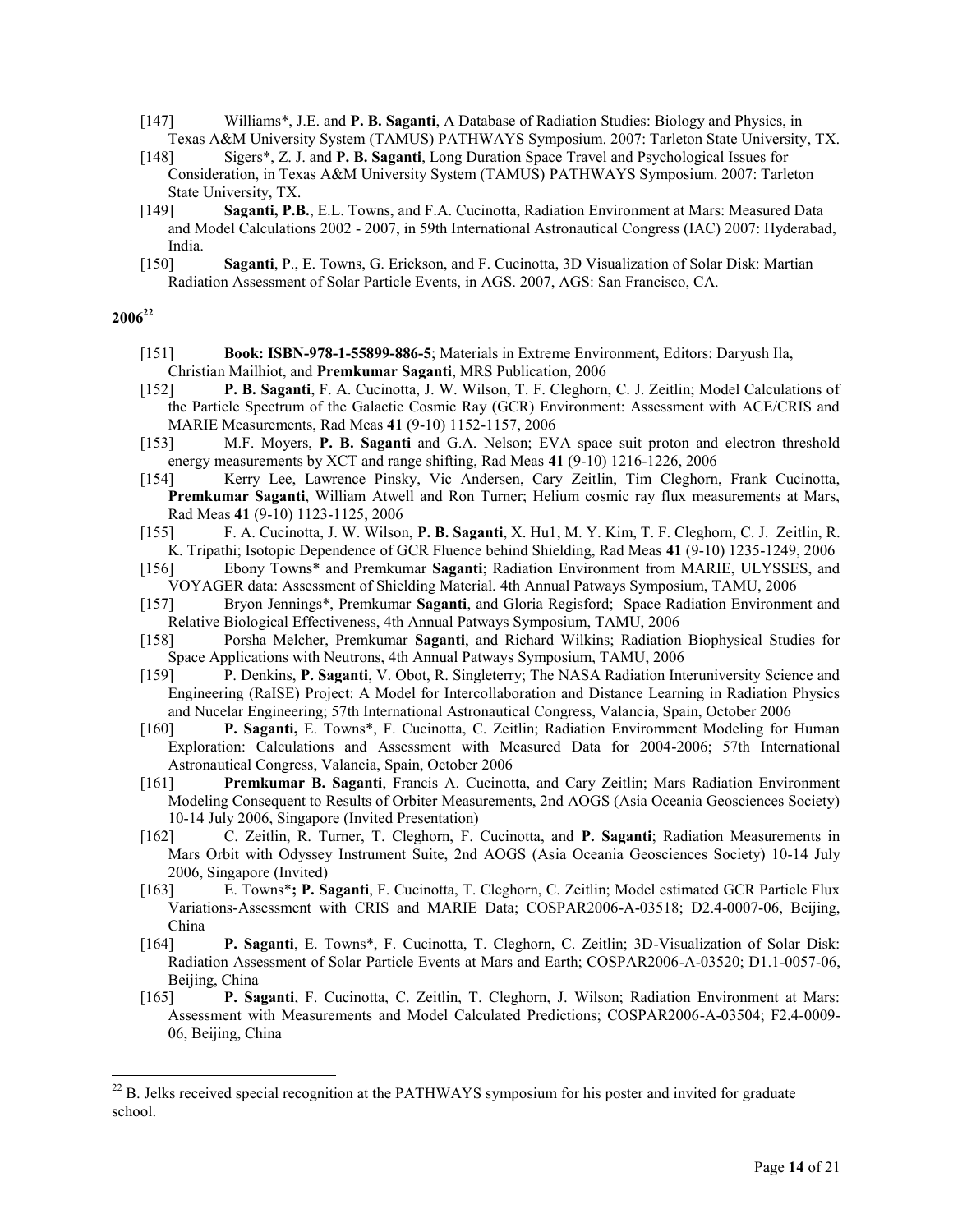- [166] Brad Gersey, John Sodolak, Megumi Hada, Prem **Saganti**, Richard Wilkins, Francis Cucinotta and Honglu Wu, Micronuclei induction in human fibroblasts exposed in vitro to Los Alamos high-energy neutrons; COSPAR-Mutagenic Consequences of the Space Environment, July 23-25, 2006, Xian, China
- [167] **P. Saganti**, H. Wu, M. Hada, B. Gersey, R. Wilkins, M. Bernard\*, S. Aghara; Assessment of Neutron Particle Flux Spectral Data for Radiation Biology Applications; COSPAR-Mutagenic Consequences of the Space Environment, July 23-25, 2006, Xian, China (Invited)
- [168] M. Hada, **P. Saganti**, W. Hu, B. Gersey, R. Wilkins; Inter and Intra Chromosomal Aberrations in Human Cells Exposed invitro to High and Low LET Radiations, COSPAR-Mutagenic Consequences of the Space Environment, July 23-25, 2006, Xian, China (Invited)
- [169] **P. B. Saganti**, F.A. Cucinotta, and A. Rusek, Characterization of Heavy Ion Induced Secondary Particle Spectra and Assessment of Radiation Environment: Experiments with Martian Regolith at NSRL/BNL, 4th International Radiation Health Worker Investigators' Workshop, Moscow, Russia
- [170] **P. Saganti** and F. Cucinotta; Modeling of the Radiation Environment of the Mars: Measured Data and Assessment with Simulated Martian Regolith; CRIS-2006 (Cosmic Ray International Seminars), Catania, Italy, In Press, Nucl Phys B, 2007

- [171] Ebony Towns\* and Premkumar **Saganti**; Radiation Dose Estimations in the Deep Space from MARIE and ULYSSES Data; ABRCMS, Atlanta, 2005
- [172] Tausha Calvin\* and Premkumar **Saganti**; Radiation Dose Estimations in the Deep Space from the ACE/CRIS Data; ABRCMS, Atlanta, 2005
- [173] Kevin Calvin\* and Premkumar **Saganti**; Radiation Dose Visualization in the Human Body: Head, ABRCMS, Atlanta, 2005
- [174] Ti Nieshia R. Martin\*, Premkumar **Saganti**, and Richard Wilkins; Space Radiation Instruments: Physics & Biology, ABRCMS, Atlanta, 2005
- [175] **P. Saganti**, F. Cucinotta, T. Cleghorn, C. Zeitlin, K. Lee, X. Hu, L. Pinsky, V. Anderson, F. Rimana, J. Flanders, W. Atwell, and R. Turner, MARIE Measurements and Model Predictions of Solar Modulation of Galactic Cosmic Rays at Mars, 29th International, Cosmic Ray Conference (ICRC) Pune, India, **1**, 319-322
- [176] **P. B. Saganti**, F.A. Cucinotta, E.L. Towns, T.F. Cleghorn, and C.J. Zeitlin, Model Calculated GCR Environment at Mars and Observed Variations in 2004, 29th International Cosmic Ray Conference (ICRC) Pune, India, August 3-10, 2005
- [177] K.T. Lee, V. Andersen, L.S. Pinsky, W. Atwell, T. Cleghorn, F. Cucinotta, R. Turner, **P. Saganti**, and C. Zeitlin; MARIE Solar Quiet Time Flux Measurements of H and He Ions below 300 MeV/n; 29th International Cosmic Ray Conference Pune (2005) **3**, 81-84
- [178] Adelson de Britoa and **Premkumar B. Saganti**; Plasma Events in the South Atlantic Anomaly: Correlations with the Interplanetary Magnetic Field Reconnection Processes; 29th International Cosmic Ray Conference Pune (2005) **2**, 353-356
- [179] E. L. Towns\* and **P. B. Saganti**, Proton Flux at Mars: Assessment with the MARIE Data, AIAA-Space-2005 Conference, Long Beach, CA, August 30 – September 3, 2005.
- [180] T. Calvin\*, **P. Saganti**, R. Wilkins, K. Kirby, Radiation Particle Assessment with ACE/CRIS Data, AIAA-Space-2005 Conference, Long Beach, CA, August 30 – September 3, 2005.
- [181] **P. B. Saganti**, F. Cucinotta, T. Calvin, E. Towns, T. Cleghorn, C. Zeitlin, Radiation Environment for Deep Space Human Exploration with CRIS and MARIE Data, 15th Annual Humans in Space conference held in Graz, Austria, May 22-26, 2005.
- [182] **P. B. Saganti**, F.A. Cucinotta, E.L. Towns, T.F. Cleghorn, and C.J. Zeitlin, Model Calculations and Correlations of the GCR Environment at Mars: 2004, submitted to the 16th Annual NASA Radiation Health Investigators' Workshop held at Port Jefferson, NY, May 15-18, 2005.
- [183] K. R. Calvin\* and **P. B. Saganti**, Visualization of Human Tissue Model for Radiation Transport Applications, a poster presented at the Annual SCAR (Society for Computer Assisted Radiology) held in Bethesda, MD, January 2005.

<sup>&</sup>lt;sup>23</sup> E. Towns received full support (mechanical engineering) through TAMUS Bridges to graduate studies program.

<sup>&</sup>lt;sup>24</sup> T. Calvin received 1<sup>st</sup> place for her research as part of the Research Symposium at PVAMU

<sup>&</sup>lt;sup>25</sup> E. Towns received  $2<sup>nd</sup>$  place for her research as part of the Research Symposium at PVAMU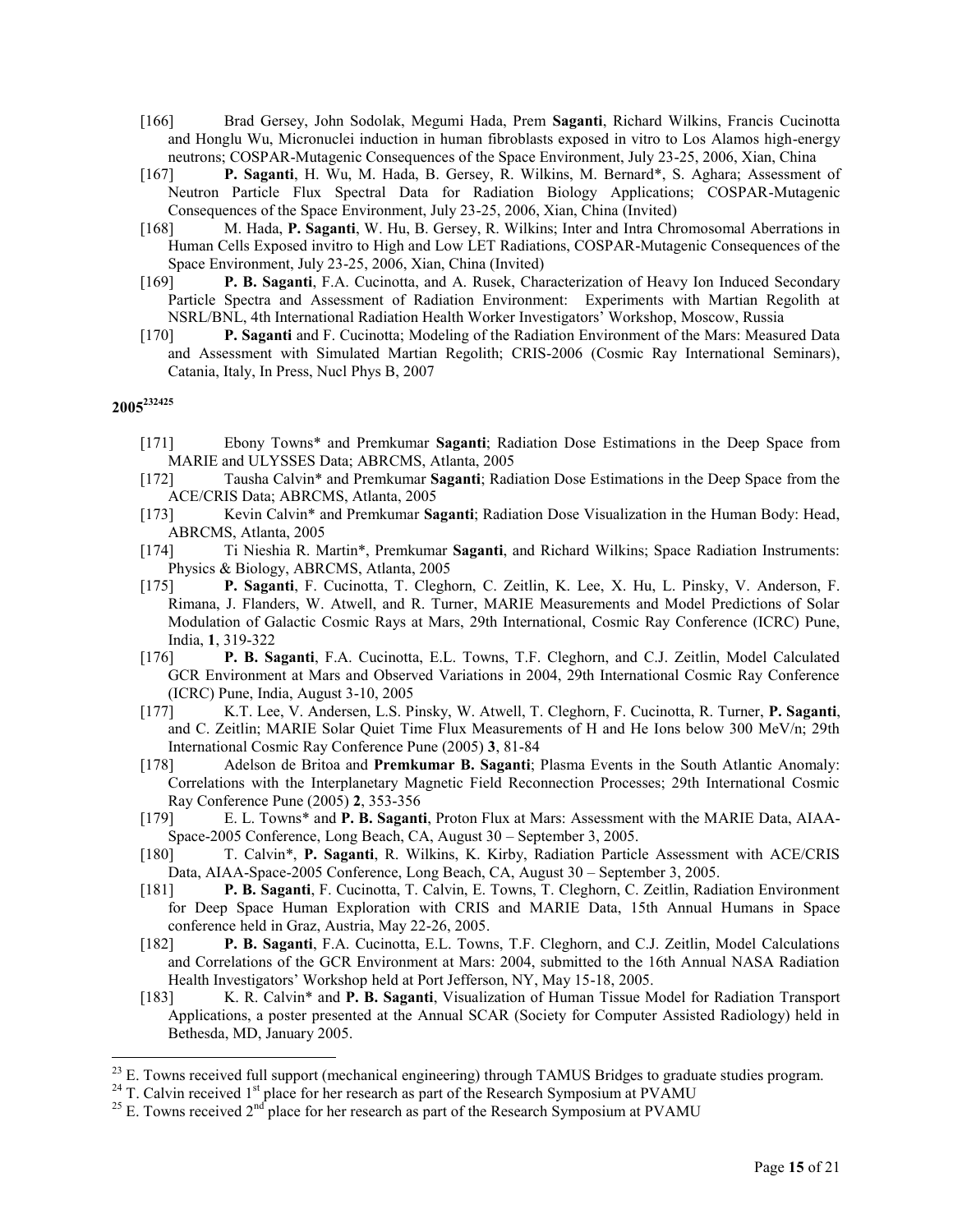- [184] **P. B. Saganti**, F. A. Cucinotta, J. W. Wilson, L. C. Simonsen, and C. J. Zeitlin, Radiation Climate Map for Analyzing Risks to Astronauts on the Mars Surface from Galactic Cosmic Rays, 2001 Mars Odyssey special issue, *Space Science Reviews,* **110** (1-2), 143-156, 2004.
- [185] **Book Chapter:** P. B. **Saganti**, F. A. Cucinotta, J. W. Wilson, et al., Radiation Climate Map for Analyzing Risks to Astronauts on the Mars, **2001 Mars Odyssey,** Edited C.T. Russell, Springer Verlag, NY, April 2004 **[ISBN: 1402-01696-4]**
- [186] F. A. Cucinotta, W. Schimmerling, J. W. Wilson, L. E. Peterson, **P. B. Saganti**, J.F. Dicello, Uncertainties in estimates of the risks of late effects from space radiation, *Advances in Space Research*, **34**  (1) 1383-1389, 2004 (invited paper)
- [187] C. Zeitlin, T. Cleghorn, F. Cucinotta, **P. Saganti**, V. Andersen, K. Lee, L. Pinsky, W. Atwell, R. Turner and G. Badhwar, Overview of the Martian radiation environment experiment, *Advances in Space Research*, **33** (12), 2204-2210, 2004.
- [188] T. F. Cleghorn, **P. B. Saganti**, C. J. Zeitlin and F. A. Cucinotta, Solar particle events observed at Mars: dosimetry measurements and model calculations, *Advances in Space Research*, **33** (12), 2215-2218, 2004.
- [189] W. Atwell, **P. Saganti**, F. A. Cucinotta and C. J. Zeitlin, A space radiation shielding model of the Martian radiation environment experiment (MARIE), *Advances in Space Research*, **33** (12), 2219-2221, 2004.
- [190] T. Calvin\*, **P. B. Saganti**, and R. Wilkins, Variation of Radiation Environment During Current Solar Cycle: ACE / CRIS Data; student poster presentation at the 2nd Annual TAMUS Pathways Student Research Symposium held in October 2004 at the Texas A&M University – Corpus Christi (**won 3rd place among nine Texas A&M universities in Comp Science**)
- [191] K. Calvin\*, **P. B. Saganti**, and R. Wilkins, Visualization of Human Tissue Model for Space Radiation Dose Assessment, student poster presentation at the 2nd Annual TAMUS Pathways Student Research Symposium to be held in October 2004 at the Texas A&M University – Corpus Christi
- [192] E. L. Towns\*, **P. B. Saganti**, and R. Wilkins, Radiation Environment at Mars: MARIE Data Analyses, A NASA Project; student poster presentation at the 2nd Annual TAMUS Pathways Student Research Symposium to be held in October 2004 at the Texas A&M University – Corpus Christi
- [193] **P. B. Saganti**, F. A. Cucinotta, C. J. Zeitlin, and T. F. Cleghorn, Martian Radiation Environment Model Calculations and Recent Measurements with MARIE - An invited paper for the COSPAR meeting held in Paris, France, July 2004.
- [194] **P. B. Saganti**, F. A. Cucinotta, T. F. Cleghorn, and C. J. Zeitlin, Active Regions on the Far Side of the Sun as Seen from Mars: 3D Visualization with MARIE data, contributed paper for the COSPAR meeting held in Paris, France, July 2004.
- [195] T. Cleghorn, C. Zeitlin, F. Cucinotta, **P. Saganti**, V. Anderson, K. Lee, L. Pinsky, R. Turner, W. Atwell, Solar Particle Events at Mars Seen by MARIE, contributed paper for the COSPAR meeting held in Paris, France, July 2004.
- [196] C. Zeitlin, T. Cleghorn, F. Cucinotta, **P. Saganti**, V. Anderson, K. Lee, L. Pinsky, R. Turner, W. Atwell, MARIE dose and flux measurements in Mars orbit, contributed paper for the COSPAR meeting held in Paris, France, July 2004.
- [197] C. Zeitlin, T. Cleghorn, F. Cucinotta, **P. Saganti**, V. Anderson, K. Lee, L. Pinsky, R. Turner, W. Atwell, Radiation Monitoring at Mars – Status and Future Plans, contributed paper for the COSPAR meeting held in Paris, France, July 2004.
- [198] **P. B. Saganti** and F. A. Cucinotta, Model Calculations of GCR Environment at Mars, (Invited Presentation), CRIS-2004 (Cosmic Ray International Seminar), Catania, Italy, May 31-June 4, 2004. To appear in *Nucl Phys B* in 2005.
- [199] **P. B. Saganti**, T. Calvin, X. Hu, F. A. Cucinotta, and John W. Wilson, Model Calculations of the Particle Spectrum and Assessment with the Advanced Composition Explorer (ACE) Measurements, 14th Annual Radiation Workers Investigators Conference, New York, May 2004. To appear in *Radiat Meas* in 2005.

 $^{26}$  T. Calvin received  $3<sup>rd</sup>$  place for her research poster at the PATHWAYS Symposium among all of the TAMU system campuses in computer sciences category.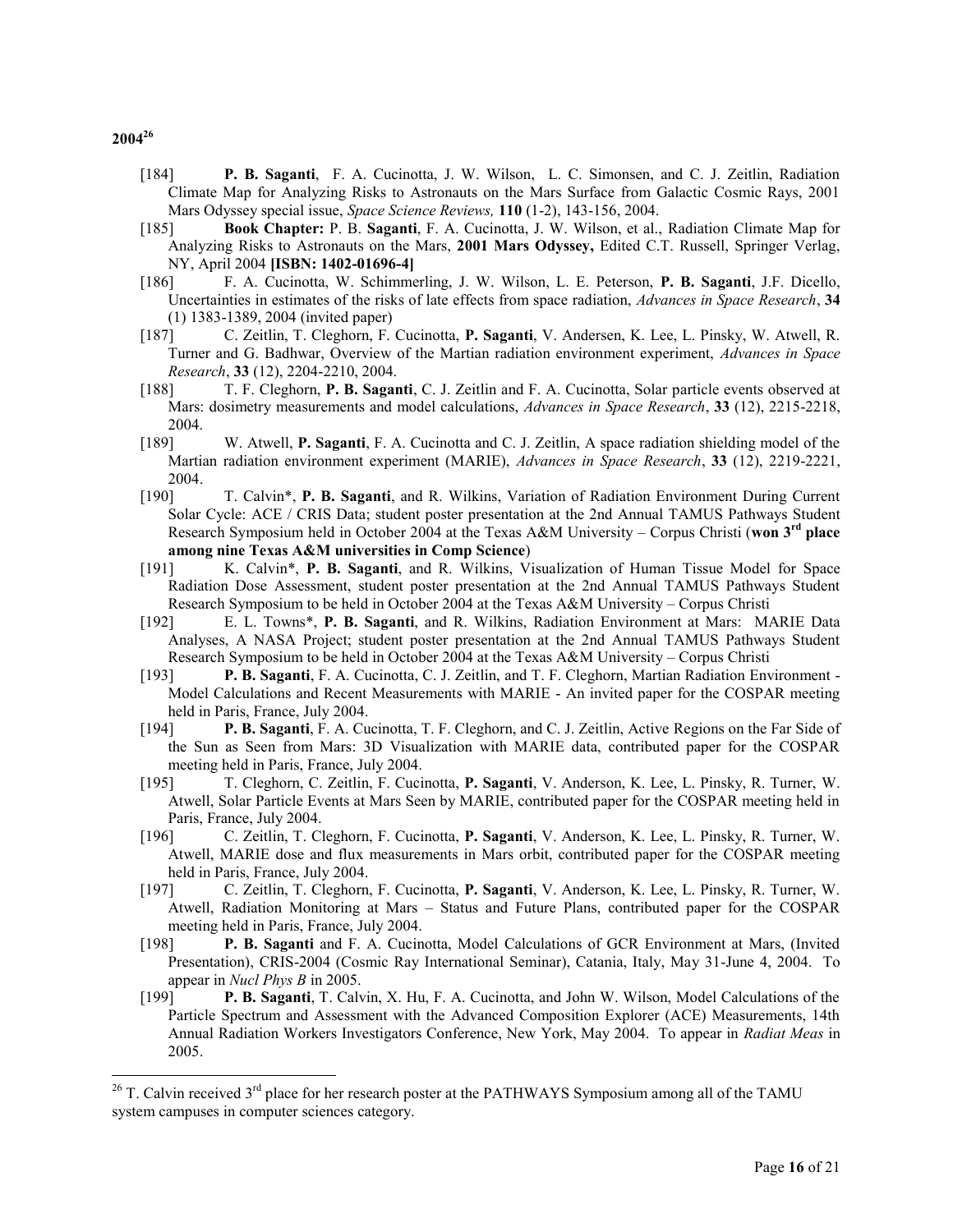- [200] R. Wilkins, E. Bacon\*, J. Sims\*, **P. B. Saganti**, B. G. Gersey, Development of Cryogenic Liquid Target for Radiation Shielding Studies, 14th Annual Radiation Workers Investigators Conference, New York, May 2004
- [201] **P. B. Saganti**, F. A. Cucinotta, C. J. Zeitlin, and T. F. Cleghorn, Model Calculated GCR Modulations at Mars: Comparisons with MARIE - ICRS-10 / RPS-2004 conference proceedings special issue of *Radiation Protection Dosimetry* journal, Oxford University Press, 2005.
- [202] **P. B. Saganti**, F. A. Cucinotta, C. J. Zeitlin, and T. F. Cleghorn, Radiation Environment at Mars: Particle Flux Shielding in Martian Atmosphere - ICRS-10 / RPS-2004 conference proceedings special issue of *Radiation Protection Dosimetry* journal, Oxford University Press, 2005.
- [203] **P. B. Saganti**, F. A. Cucinotta, X. Hu, M.Y. Kim, C. J. Zeitlin, and T. F. Cleghorn, Model Calculated GCR Environment: Comparisons with ACE / CRIS - ICRS-10 / RPS-2004 conference proceedings special issue of *Radiation Protection Dosimetry* journal, Oxford University Press, 2005.
- [204] T. F. Cleghorn, **P. B. Saganti**, C. J. Zeitlin, and F. A. Cucinotta, Charged Particle Dose Measurements by the Odyssey / MARIE Instrument in Mars Orbit and Model Calculations, *Lunar and Planetary Science XXXV***,** pp. 1321, 2004.
- [205] C. Zeitlin, V. Andersen, W. Atwell, T. Cleghorn, F. Cucinotta, K. Lee, L. Pinsky, **P. Saganti**, MARIE: Current Status and Results from 20 Months of Observations at Mars, *Lunar and Planetary Science XXXV*, pp. 1954, 2004.

- [206] **Book**: F. A. Cucinotta, M. R. Shavers, **P. B. Saganti**, and J. Miller (Editors): Radiation Protection Studies of International Space Station Extravehicular Activity Space Suits, *NASA/TP-JSC*-**212051,**  December 2003
- [207] **Book:** F. A. Cucinotta, J. W. Wilson, **P. B. Saganti**, X. Hu, M. Y. Kim, T. F. Cleghorn, C. J. Zeitlin, and R. K. Tripathi, Physics of the Isotopic Dependence of GCR Fluence Behind Shielding, *NASA-TP-2003*-**210792**, February 2003.
- [208] **P. Saganti**, F. Cucinotta, C. Zeitlin, T. Cleghorn, J. Flanders, F. Riman, X. Hu, L. Pinsky, K. Lee, V. Anderson, W. Atwell, and R. Turner, Visualization of Radiation Environment on Mars: Assessment with MARIE Measurements, 12th International Congress on Radiation Research (ICRR-2003), Brisbane, Australia, August, 2003.
- [209] **P. Saganti**, F. Cucinotta, C. Zeitlin, T. Cleghorn, J. Flanders, F. Riman, X. Hu, L. Pinsky, K. Lee, V. Anderson, W. Atwell, and R. Turner,MARIE Measurements and Model Predictions of GCR Particle Flux at Mars, 12th International Congress on Radiation Research (ICRR-2003), Brisbane, Australia, August, 2003.
- [210] **P. B. Saganti**, F.A. Cucinotta, C. J. Zeitlin, T. F. Cleghorn, K. T. Lee and X. Hu, MARIE Measurements and Model Predictions of Solar Modulation of Galactic Cosmic Rays at Mars, 28th International Cosmic Ray Conference , Tsukuba, Japan, August, 2003.
- [211] K. Lee, V. Anderson, L. Pinsky, C. Zeitlin, F. Cucinotta, **P. Saganti**, W. Atwell, R. Turner, Cosmic Ray Flux Measurements Made by MARIE in Mars Orbit, 28th International Cosmic Ray Conference, Tsukuba, Japan, August, 2003.
- [212] V. Anderson, K. Lee, L. Pinsky, C. Zeitlin, F. Cucinotta, **P. Saganti**, W. Atwell, R. Turner, Monte Carlo Simulation of the Response of MARIE, 28th International Cosmic Ray Conference, Tsukuba, Japan, August, 2003.
- [213] **P. B. Saganti**, F.A. Cucinotta, T. F. Cleghorn, and C. J. Zeitlin, Model Calculations and Visualization of GCR Particle Flux on the Surface of Mars, 14th Annual Space Radiation Health Investigator's Workshop, Houston, TX, April 2003
- [214] X. Hu, **P. B. Saganti**, and F. A. Cucinotta, The Number and Reaction Multiplicities of GCR Nuclei and Delta-rays Passing through a Cell Nucleus on a Mars Mission. 14th Annual Space Radiation Health Investigator's Workshop, Houston, TX, April 2003.
- [215] C. Zeitlin, T. Cleghorn, F. Cucinotta, **P. Saganti**, V. Anderson, K. Lee, L. Pinsky, W. Atwell, R. Turner, One Year Results from the Martian Radiation Environment Experiment (MARIE), 14th Annual Space Radiation Health Investigator's Workshop, Houston, TX, April 2003.
- [216] **P. B. Saganti**, T. F. Cleghorn, C. J. Zeitlin, F. A. Cucinotta, Solar particle events at mars and visualization of the far side of the Sun, EAE03-A-14834, AGU-EUG Joint Assembly, Nice, France, April-2003 (Invited Presentation)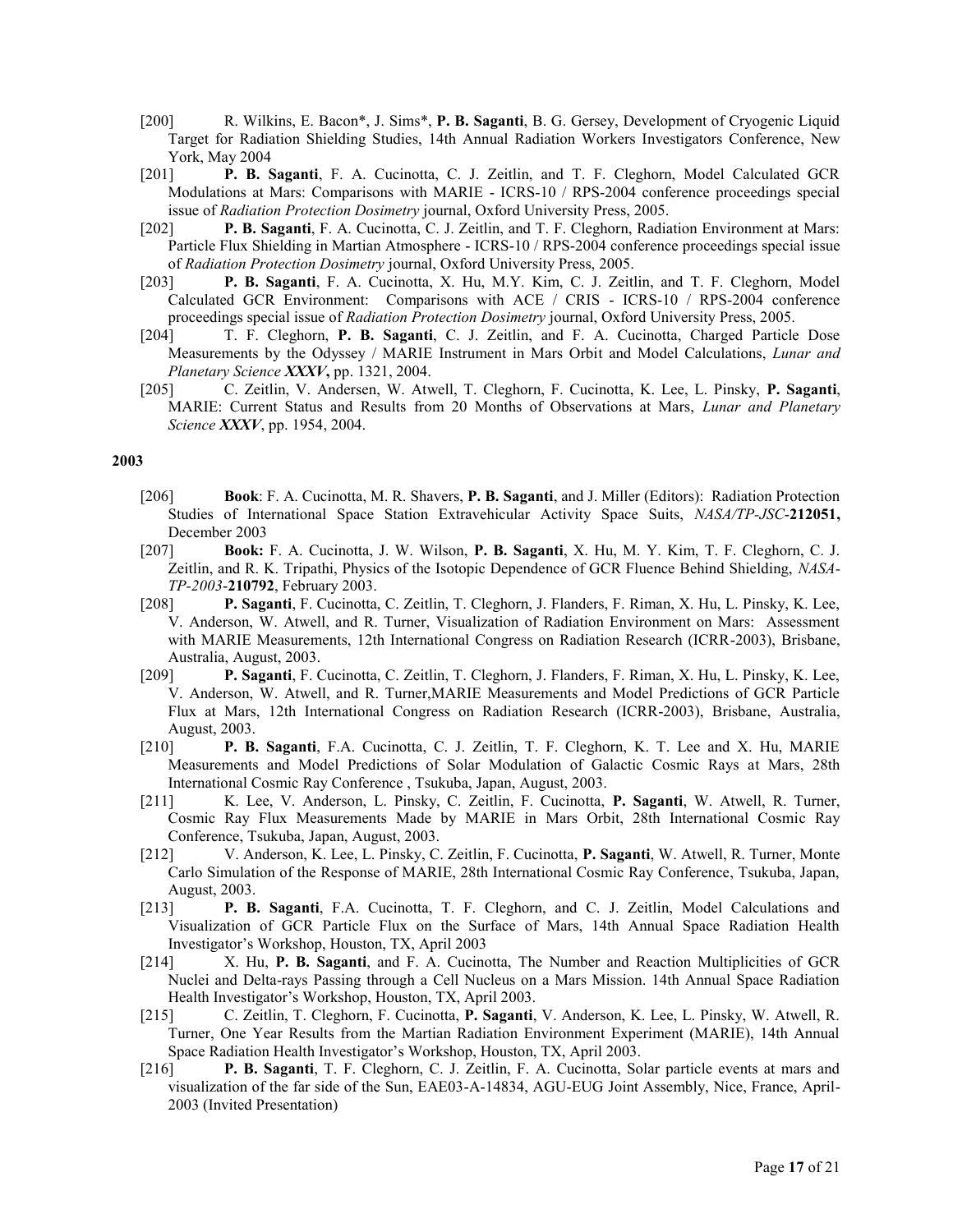- [217] C. Zeitlin, T. Cleghorn, F. Cucinotta, **P. Saganti**, V. Anderson, K. Lee, L. Pinsky, W. Atwell, R. Turner, Results from the Martian Radiation Environment Experiment – MARIE, *Lunar and Planetary Science XXXIV*-March 2003 (Invited Presentation)
- [218] T. F. Cleghorn, **P. B. Saganti**, C. J. Zeitlin, F. A. Cucinotta, Solar Particle Events Observed by the Odyssey MARIE Instrument at Mars: Dose and Model Calculations, *Lunar and Planetary Science XXXIV-*March 2003 (Invited Presentation)

- [219] **P. B. Saganti**, F. A. Cucinotta, J. W. Wilson, and W. Schimmerling, Visualization of Particle Flux in the Human Body on the Surface of Mars, invited presentation at the 2nd International Conference on Space Radiation Research, Nara, Japan, March 2002: *J. Radiat. Res.*, **43**, S119-S124, 2002
- [220] F. A. Cucinotta, **P. B. Saganti**, J. W. Wilson, and L. C. Simonsen, Model Predictions and Visualization of Particle Flux on the Surface of Mars, invited presentation at the 2nd International Conference on Space Radiation Research, Nara, Japan, March 2002: *J. Radiat. Res.,* **43**, S35-S39, 2002
- [221] Nuclear Structure Calculations of the Excited Particle Spectra: Implications for Future Human Missions to Mars, Premkumar B. **Saganti**, Francis A. Cucinotta, David R. Ratnaraju, and Frank Grümmer, National Symposium on Nuclear Models, Andhra University, India, August 2002 (Invited Presentation)

#### **2001 - …**

- [222] F. A. Cucinotta, W. Shimmerling, J. Wilson, L. Peterson, G. Badhwar, **P. Saganti**, and J. Dicello, Space Radiation Cancer Risks and Uncertainties for Mars Mission, *Radiation Research*, **156**, 682-688, 2001
- [223] **Book**: F. Cucinotta, W. Shimmerling, J.W. Wilson, L. Peterson, G.D. Badhwar, **P. B. Saganti,** and J. Dicello, Space Radiation Cancer Risk Projections for Exploration Missions: Uncertainty Reduction and Mitigation, *NASA/TP-JSC*-**29295**, 2001
- [224] **P. B. Saganti**, N. E. Zapp, J. W. Wilson, and F. A. Cucinotta, Visual Assessment of Radiation Distribution in the ISS Lab Module and the Human Body, *Physica Medica*, **Vol. XVII**, 106-112, 2001
- [225] **Book Chapter: P. B. Saganti** and K. P. Lulla, Windows of Opportunity A Photo Illustration of the Mir Windows; Published as a textbook chapter, Wiley, **ISBN-0-471-39005-4**: Dynamic Earth Environments Ed. KP Lulla and LV Dessinov. Contributed Chapter-8 as a PI of the work of the NASA Shuttle-Mir Phase-I Program, 2000.
- [226] A Shell Model description of High-Spin States In Deformed Nuclei, R. D. Ratnaraju, S. B. **Premkumar**, et al, Invited Presentation at the 14th International Conference on Applications of Accelerators in Research, University of North Texas, Denton, Texas, November 1998. Conference Proceedings and a special APS issue, 1999
- [227] Parallel Image Texture Analysis, Liwen Shih and SB **Premkumar**, Proceedings of the NASA-URC TC-98, February 21-26, 1998.
- [228] **Book: P. B. Saganti**, Mir Window Survey; *A NASA JSC Technical Document*, JSC-**28578**, 1999.
- [229] **Book: P. B. Saganti**, Viewing Study of the International Space Station (ISS): *A NASA JSC Technical Document*, JSC-**27698**, 1996.

#### **Other Publications of Interest:**

- [230] Prostate ultrasound image analysis: localization of cancer lesions to assist biopsy, A Glen Houston, SB **Premkumar**, David E. Pitts and RJ Babaian, IEEE Computer Based Medical Systems, Proceedings of the IEEE-CBMS-95, June (1995).
- [231] Medical image processing via parallel programming, L Shih, Jai-Wen Yang, SB **Premkumar**, Proceedings of SETS-95, May (1995).
- [232] Laser range precision for treatment applications of a simple robot, T. L. Harman, S.B. **Premkumar** and L. A. Nguyen, Optical Society of America, Proceedings of the OSA Annual Meeting (1994)
- [233] Robot vision: Laser range for depth perception, S.B. **Premkumar**, T.L. Harman and L. A. Nguyen, Proceedings of the American Physical Society, ILS-X: 10th Interdisciplinary Laser Science (1994)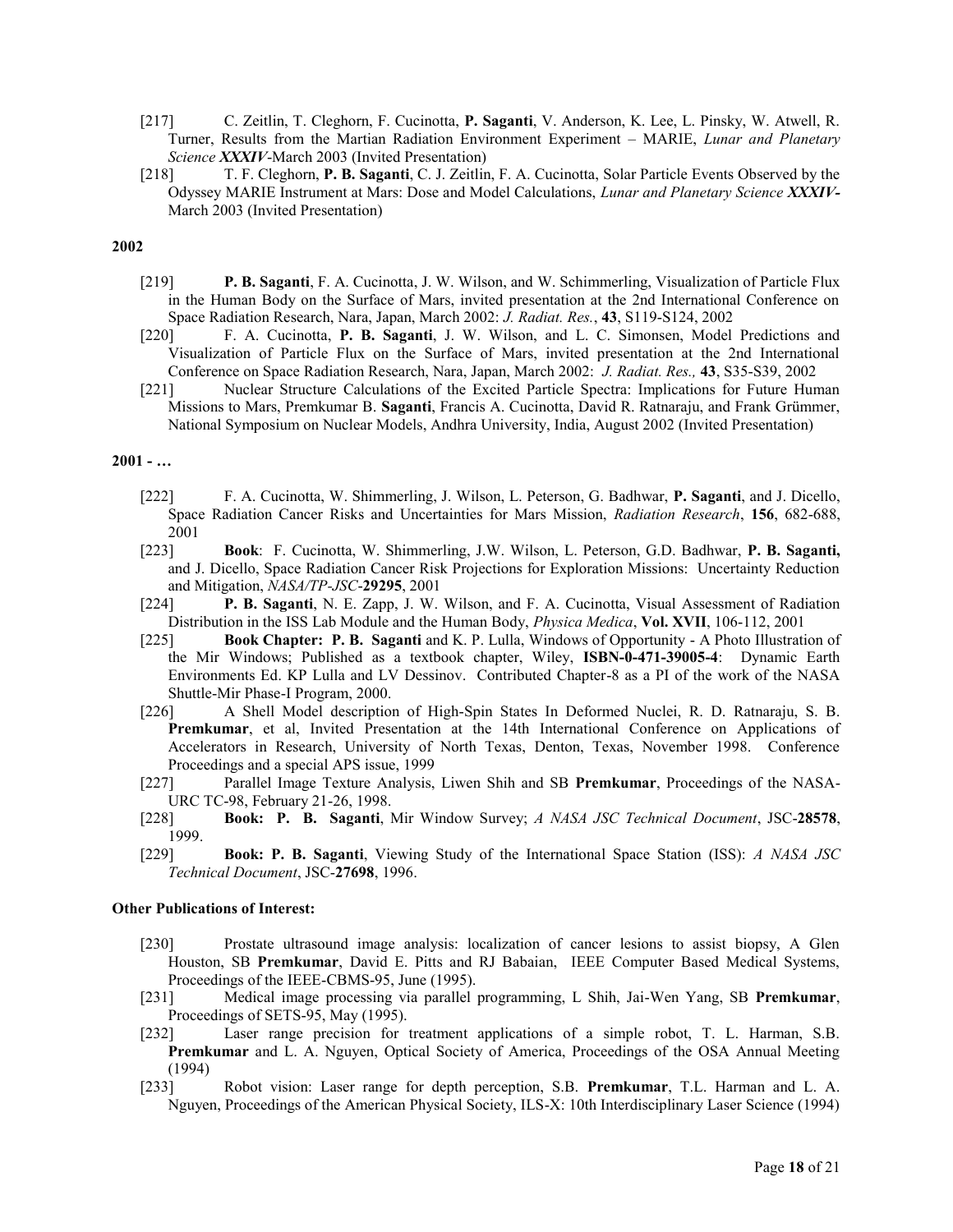- [234] Microscopic description of back-bending phenomenon in dysprosium nuclei, S. B. **Premkumar**, University of Houston-Clear Lake, Houston, Texas and R. D. Ratnaraju, Dept. of Physics, Andhra University, Waltair, India, Fall Meeting of the Texas Section of the American Physical Society: Texas A & M University, College Station, TX, 22-23 October, 1993. Bulletin of American Physical Society, October 1993
- [235] Microscopic description of the back-bending phenomenon in ytterbium nuclei: R. D. Ratnaraju, Dept. of Physics, Andhra University, Waltair, India and S. B. **Premkumar**, University of Houston-Clear Lake, Houston, Texas; Dept. of Atomic Energy (DAE) Symposium on Nuclear Physics held at the University of Calicut, Kerala, India, during 27-30 December, 1993. DAE Symposium Proceedings Vol. 36B, 1993.
- [236] High spin states: back-bending phenomenon, Invited paper: R. D. Ratnaraju and S. B. **Premkumar**, Invited paper presented by Prof. R. D. Ratnaraju at the DAE Symposium on Nuclear Physics 1993 (December 27, 1993), University of Calicut, India.
- [237] A microscopic description of back-bending effect in rare-earth nuclei, S. B. **Premkumar**, Ph. D. Thesis (Physics): Andhra University, Waltair, India, 1993
- [238] Statistical approach for detecting cancer lesions from prostate ultrasound images, A. Glen Houston, S. B. **Premkumar**, Richard J. Babaian, David E. Pitts, SPIE Vol. 1905: Biomedical Image Processing and Three-Dimensional Microscopy, 672-676 (1993)
- [239] Texture analysis of digitized prostate pathologic cross-sections, David E. Pitts, S. B. **Premkumar**, A. Glen Houston, R. J. Babaian, Patricia Troncoso, SPIE Vol. 1898: Medical Imaging VII: Image Processing, 465-470 (1993)
- [240] Robot control from sequential image planes of a 3D Object, S. B. **Premkumar**, T. L Harman, A. Glen Houston and L. A. Nguyen, SPIE Vol. 2028: Applications of Digital Image Processing XVI, 158-163, (1993).
- [241] Statistical interpretation of texture for medical applications, A. Glen Houston, S. B. **Premkumar**, David E. Pitts, R. J. Babaian, SPIE Vol. 1660 Biomedical Image Processing and Three-Dimensional Microscopy, 576-584, (1992)
- [242] Real-time digital disk applications for micro region analysis and ultra-fast events, Clyde A. Sapp, David E. Pitts, S. B. **Premkumar**, A. Glen Houston, SPIE Vol. 1660 Biomedical Image Processing and Three-Dimensional Microscopy, 813-818, (1992)
- [243] Statistical differentiation between benign and malignant prostate lesions from ultrasound images, S. B. **Premkumar**, A. Glen Houston, David E. Pitts, R. J. Babaian, SPIE Vol. 1652 Medical Imaging VI: Image Processing, 652-659, (1992)
- [244] Statistical description of prostate cancer from ultrasound imagery, S. B. **Premkumar**, A. Glen Houston, David E. Pitts, R. J. Babaian, R. B. Evans, Journal of Ultrasound in Medicine Vol. 11, No. 3 (suppl.), S1, (1992)
- [245] Statistical texture analysis of digitized prostatic ultrasound images to predict pathology, S. B. **Premkumar**, Richard J. Babaian, A. Glen Houston, David E. Pitts, Patricia Troncoso. Proceedings of the 85th American Urological Association - Annual conference: Prostate Cancer: Diagnosis and Imaging, Washington, DC, May 1992., Journal of Urology 147(4:2) 229A, (1992)
- [246] On detection of carcinogenic cells from prostate ultrasound images, S. B. **Premkumar**, M. S. Thesis (Electro Optics): University of Houston-Clear Lake (1991, Dr. Houston).
- [247] B(E2) Transition rates of even-even nuclei, G. V. Saradhi, M. S. John, S. B. **Premkumar**, I. S. Kishore and A. V. S. Narayana, Proc. of Symp. on Nuclear Physics, DAE, India, Vol. 28B, 1985

\* Student Authors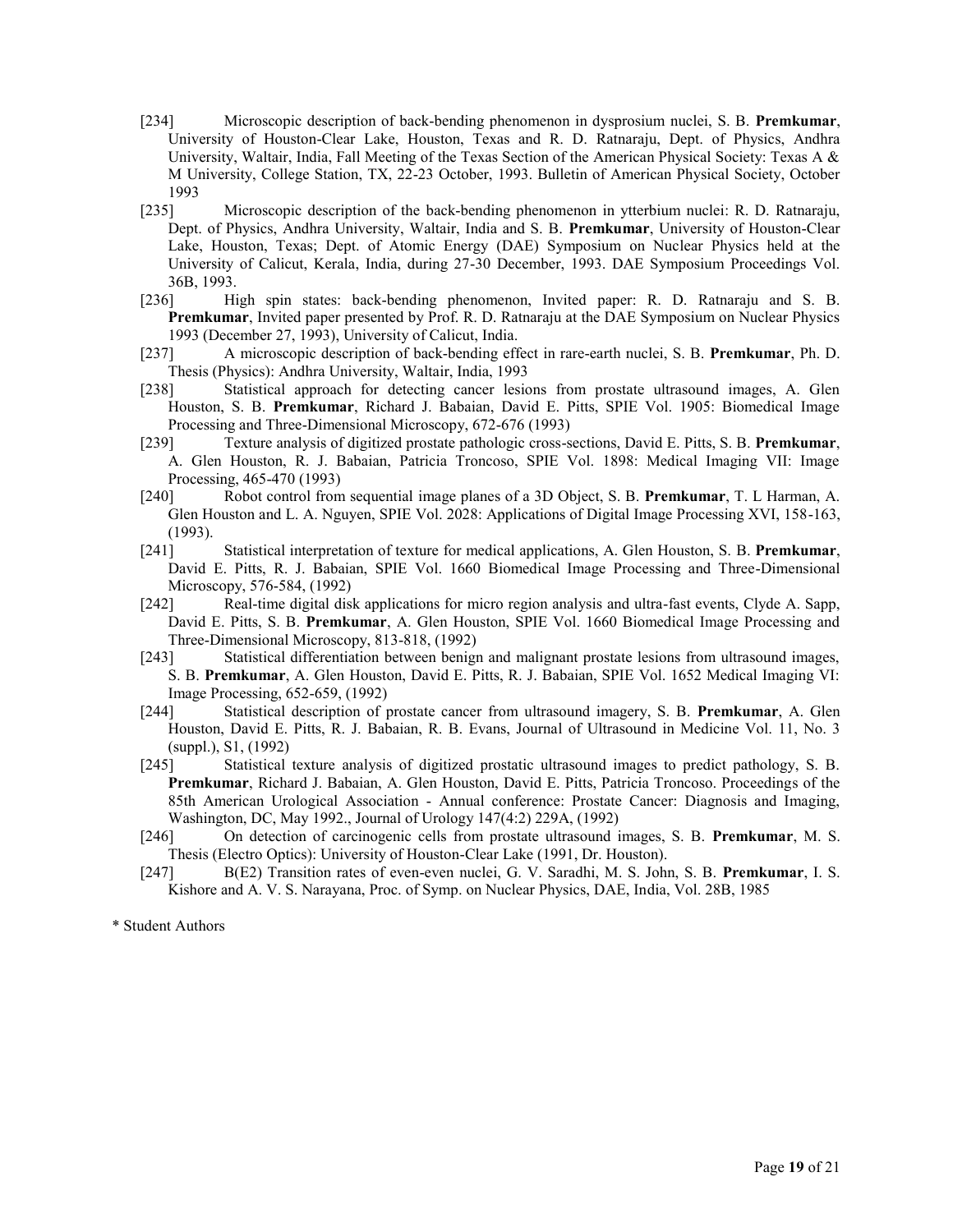#### **Graduate Research Theses (Advisor / Committee Member, 1993-Present): Dr. Saganti**

- 1. 2014: Doctoral Dissertation (Electrical Engineering), S. Kyatsandra, Total Ionizing Dose X-Ray Radiation Effects on Un-functionalized and Functionalized MWCNT/PMMA Thin Film Composites (Dr Wilkins, Chair)
- 2. 2013: M. S. Thesis (Chemical Engineering) L. Harrison, Mars Soil Composition and Radiation Assessment
- 3. 2012: M. S. Thesis (Mechanical Engineering) S. Williams, Space Robotics and Radiation Effects from Material Composition.
- 4. 2008: Radiation Environment Modeling with GCR Flux from Spacecraft Data, **Tausha Calvin**, Department of Computer Science, Prairie View A&M University (2008)
- 5. 2008: Visualization of Radiation Transport in the Human Body, **Kevin Calvin**, Department of Computer Science, Prairie View A&M University (2008)
- 6. 2007: Assessment of Radiation Environment at Mars Contributions of Martian Regolith, **Ebony L. Towns**, Dept of Mechanical Engineering, Prairie View A&M University (2007)
- 7. 2002: A Framework for Performing Textural Analysis and Classification of Prostate Ultrasound Images, **Mark A. Sheppard**, M. S. Thesis (Computer Science): University of Houston-Clear Lake (2002, Dr. Shih).
- 8. 1996: Parallel Research Methods for Texture Analysis, **Peries, C**., M. S. Thesis (Computer Science): University of Houston-Clear Lake (1996, Dr. Shih).
- 9. 1996: Ultrasound Image Calibration for Prostate Cancer Detection, **Jayawardena, I**., Internship Project (Mathematics): University of Houston-Clear Lake (1996, Dr. Houston).
- 10. 1995: Volume Visualization of the Prostate Gland Using 2-D Transrectal Ultrasound Images, **Abeyesekera, R.,** M. S. Thesis (Computer Science): University of Houston-Clear Lake (1995, Dr. Houston).
- 11. 1994: Investigation of Artificial Intelligence Techniques for Detection of Cancer Lesions in Medical Images, **Enombo, J. B.,** M. S. Thesis (Computer Science): University of Houston-Clear Lake (1994, Dr. Houston).
- 12. 1993: Digital Image Processing of Diagnostic Medical images, **Selvan, AAD**, M. S. Thesis (Computer Science): University of Houston-Clear Lake (1993, Dr. Houston).

#### **Past Students Mentored through Dr. Saganti's Research Lab (2003 – Present): NASA Grant Support**

- 1. B. Jelks (B.S. Biology and B.S. Chemistry) Pursuing graduate studies at Texas A&M University
- 2. D. Burks (B.S. Computer Science) Pursuing graduate studies, Prairie View A&M University
- 3. D. Burks (M.S. Computer Science) Graduated and working in Industry (HP)
- 4. D. Davis (B.S. Biology) Pursuing graduate studies, Prairie View A&M University
- 5. E. Towns (M.S. Mechanical Engineering) Employed with Lockheed Martin Space Operations, NASA-JSC
- 6. G. Opoku (B.S. Biology and B.S. Chemistry) Pursuing Optometry Program, U of Houston
- 7. J. Alvaro (B.S. Physics and B.S. Chemistry) Commissioned Officer in Naval Nuclear Program, US Navy
- 8. J. Swift (B.S. Physics and B.S. Chemistry) Pursuing MD/PhD studies, Duke University
- 9. K. Calvin (M.S. Computer Information Systems) Employed with Lone Start College System
- 10. M. Freeman (B.S. Biology) Pursuing medical assistance training, UT MD Anderson Cancer Center
- 11. N. Becktemba (B. S. Biology and B. S. Chemistry), Pursuing medical studies, University of Miami
- 12. T. Calvin (M.S. Computer Information Systems) Employed with Boeing Space Operations, NASA-JSC
- 13. T. Childress (B.S. Biology) Pursuing graduate studies, Howard University, Washington, DC.
- 14. T. Christy (B. S. Biology and B.S. Chemistry) Pursuing graduate studies, University of Houston
- 15. A. Scott-Turner (B. S. Biology and B.S. Chemistry) Pursuing Medical School, Ohio
- 16. D. Price(B. S. Biology and B.S. Chemistry) Pursuing Dental School, Texas
- 17. A. Way (B.S. Physics), Pursuing medical school, the Carrabin and New York
- 18. G. Horn (B.S. Physics), Pursuing career in the US NAVY as a Commissioned Officer
- 19. G. Vargas (B.S. Physics), Pursuing graduate studies at Cornell University, NY
- 20. J. Williams (B.S. Physics and B.S. Mechanical Engineering), Pursuing teaching career, Spring ISD
- 21. T. Rasco (B.S. Physics), Pursuing Medical Physics career
- 22. S. Dunn (B.S. Physics) Pursuing career in the US NAVY as a Commissioned Officer
- 23. M. Griffin (B.S. Physics and B.S. Biology), Pursuing Medical career
- 24. G. Paredes (B.S. Physics) Pursuing career in the US NAVY as a Commissioned Officer
- 25. E. LeDarion (B.S. Physics), Pursuing teaching career, Spring ISD